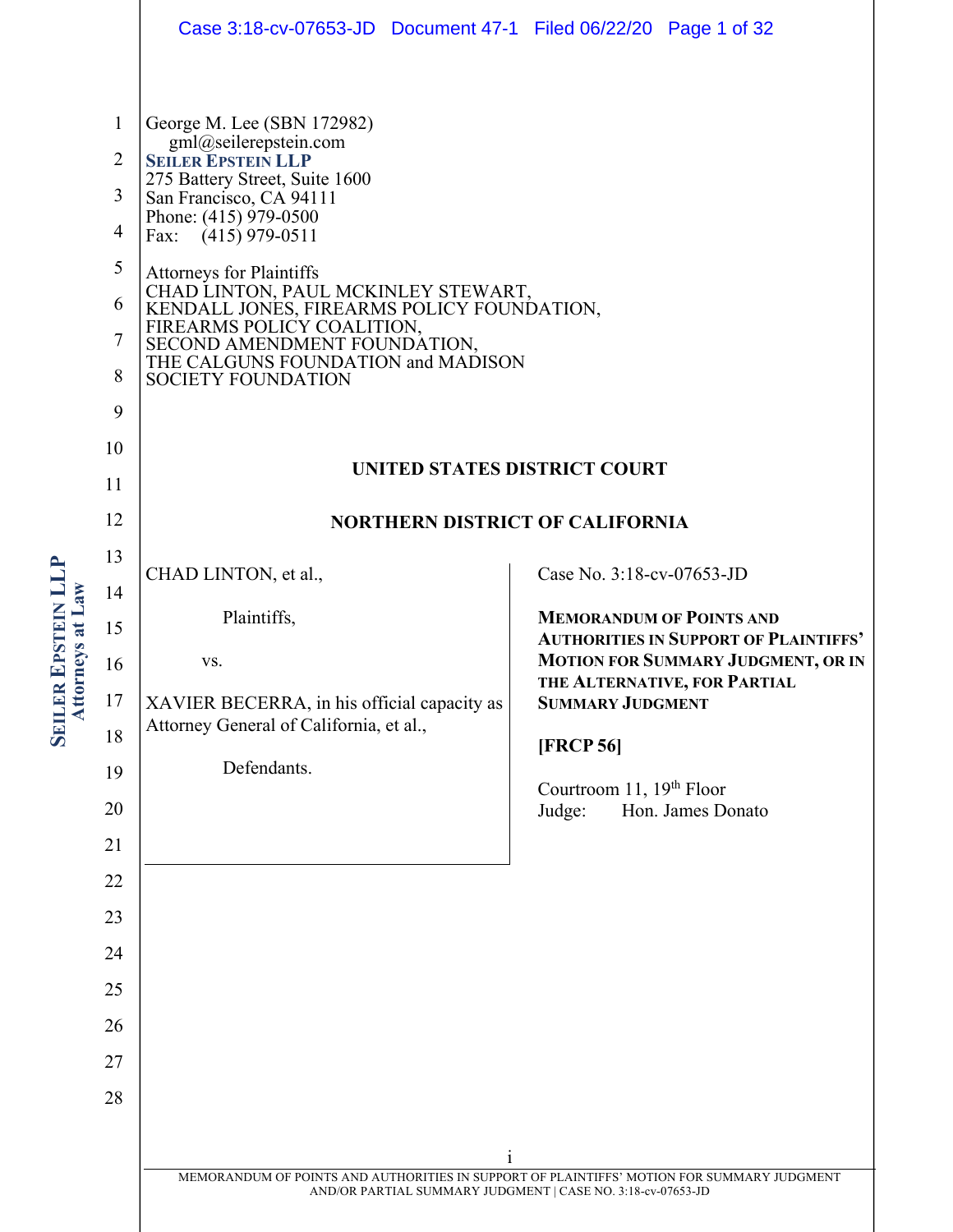# Case 3:18-cv-07653-JD Document 47-1 Filed 06/22/20 Page 2 of 32

|--|

| $\overline{2}$      | I.        |           |                                                                                                                                                                         |  |
|---------------------|-----------|-----------|-------------------------------------------------------------------------------------------------------------------------------------------------------------------------|--|
| 3                   | II.       |           |                                                                                                                                                                         |  |
| $\overline{4}$<br>5 |           | A.        |                                                                                                                                                                         |  |
| 6                   |           | <b>B.</b> |                                                                                                                                                                         |  |
| 7                   |           | C.        |                                                                                                                                                                         |  |
| 8                   |           | D.        |                                                                                                                                                                         |  |
| 9                   |           | E.        |                                                                                                                                                                         |  |
| 10                  | III.      |           |                                                                                                                                                                         |  |
| 11<br>12            | A.        |           |                                                                                                                                                                         |  |
| 13                  | <b>B.</b> |           | PLAINTIFFS ARE ENTITLED TO JUDGMENT ON THEIR CLAIM ALLEGING                                                                                                             |  |
| 14<br>15            |           | 1.        | Defendants' Policy Amounts to an Improper Categorial Prohibition.                                                                                                       |  |
| 16<br>17            |           | 2.        | Under the Two-Part Test Stated in Chovan, Plaintiffs Are Entitled                                                                                                       |  |
| 18                  |           |           | Plaintiffs Are Not Felons Under the Laws of The State Where the<br>a.                                                                                                   |  |
| 19<br>20            |           |           | $\mathbf{b}$ .<br>No Public Safety Interest Exists for Barring Persons Formerly                                                                                         |  |
| 21<br>22            | $C$ .     |           | PLAINTIFFS ARE ENTITLED TO JUDGMENT ON THEIR CLAIM ALLEGING VIOLATION                                                                                                   |  |
| 23                  | D.        |           | PLAINTIFFS ARE ENTITLED TO JUDGMENT ON THEIR CLAIM ALLEGING VIOLATION                                                                                                   |  |
| 24                  |           |           | OF THE PRIVILEGES AND IMMUNITIES CLAUSE (ART. IV, § 2) AND THE PRIVILEGES                                                                                               |  |
| 25                  |           | 1.        | Defendants' Policies Violate Plaintiff Linton's Right to Travel to California                                                                                           |  |
| 26                  |           |           | .22                                                                                                                                                                     |  |
| 27<br>28            |           | 2.        | Defendants' Policies Violate All Individual Plaintiffs' Right to Travel to                                                                                              |  |
|                     |           |           | $\ddot{i}$<br>MEMORANDUM OF POINTS AND AUTHORITIES IN SUPPORT OF PLAINTIFFS' MOTION FOR SUMMARY JUDGMENT<br>AND/OR PARTIAL SUMMARY JUDGMENT   CASE NO. 3:18-cv-07653-JD |  |

**SEILER EPSTEIN LLP Attorneys at Law**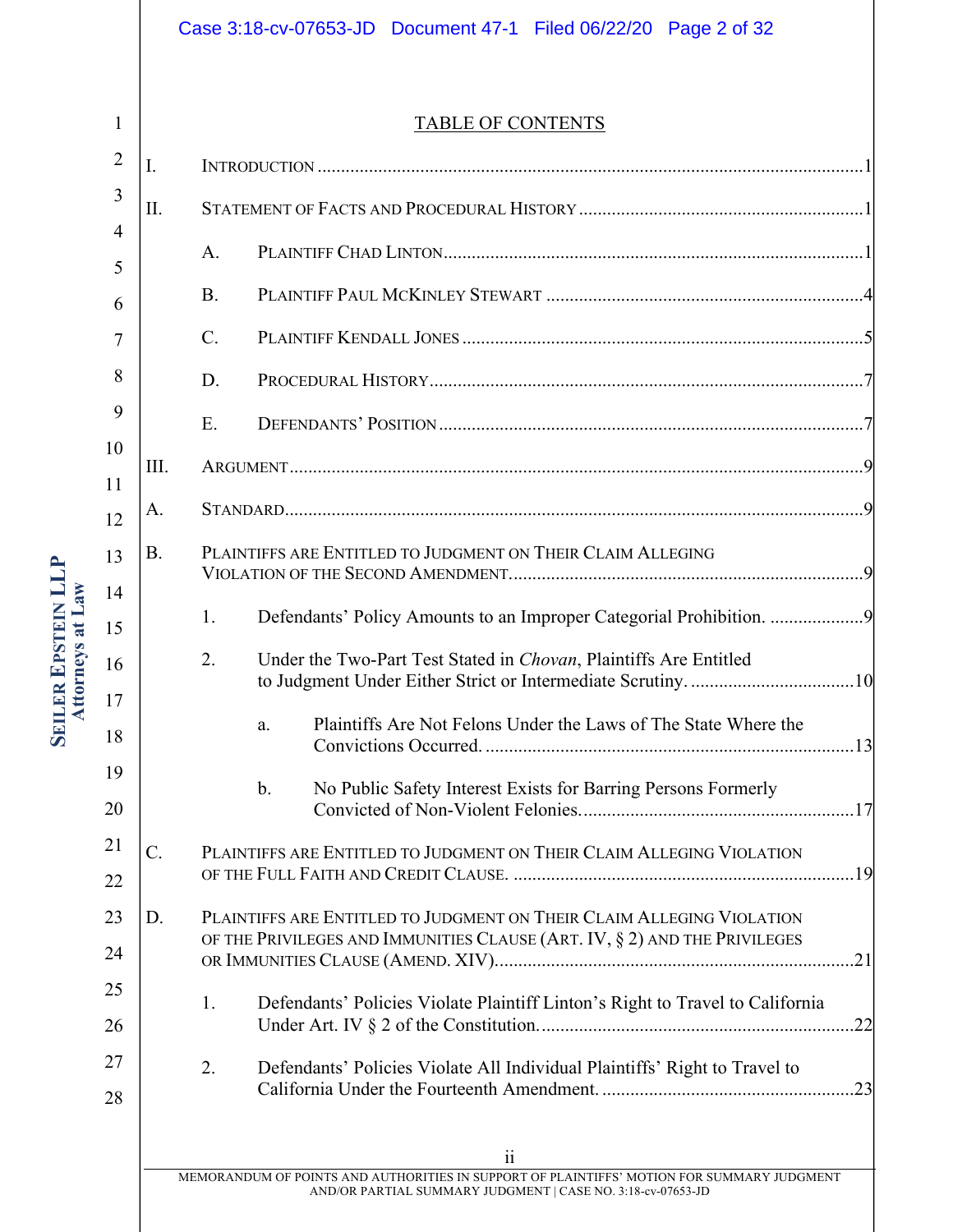|                  |                |     | Case 3:18-cv-07653-JD Document 47-1 Filed 06/22/20 Page 3 of 32                            |                                                             |  |     |
|------------------|----------------|-----|--------------------------------------------------------------------------------------------|-------------------------------------------------------------|--|-----|
|                  |                |     |                                                                                            |                                                             |  |     |
|                  | $\mathbf{1}$   | IV. |                                                                                            |                                                             |  | .25 |
|                  | $\sqrt{2}$     |     |                                                                                            |                                                             |  |     |
|                  | $\overline{3}$ |     |                                                                                            |                                                             |  |     |
|                  | $\overline{4}$ |     |                                                                                            |                                                             |  |     |
|                  | 5              |     |                                                                                            |                                                             |  |     |
|                  | $\sqrt{6}$     |     |                                                                                            |                                                             |  |     |
|                  | $\tau$         |     |                                                                                            |                                                             |  |     |
|                  | $\, 8$         |     |                                                                                            |                                                             |  |     |
|                  | $\mathbf{9}$   |     |                                                                                            |                                                             |  |     |
|                  | $10\,$         |     |                                                                                            |                                                             |  |     |
| Attorneys at Law | $11\,$         |     |                                                                                            |                                                             |  |     |
|                  | 12<br>13       |     |                                                                                            |                                                             |  |     |
|                  | 14             |     |                                                                                            |                                                             |  |     |
|                  | 15             |     |                                                                                            |                                                             |  |     |
|                  | 16             |     |                                                                                            |                                                             |  |     |
|                  | $17\,$         |     |                                                                                            |                                                             |  |     |
|                  | 18             |     |                                                                                            |                                                             |  |     |
|                  | 19             |     |                                                                                            |                                                             |  |     |
|                  | 20             |     |                                                                                            |                                                             |  |     |
|                  | 21             |     |                                                                                            |                                                             |  |     |
|                  | 22             |     |                                                                                            |                                                             |  |     |
|                  | 23             |     |                                                                                            |                                                             |  |     |
|                  | 24             |     |                                                                                            |                                                             |  |     |
|                  | 25             |     |                                                                                            |                                                             |  |     |
|                  | 26             |     |                                                                                            |                                                             |  |     |
|                  | 27             |     |                                                                                            |                                                             |  |     |
|                  | $28\,$         |     |                                                                                            |                                                             |  |     |
|                  |                |     |                                                                                            |                                                             |  |     |
|                  |                |     | MEMORANDUM OF POINTS AND AUTHORITIES IN SUPPORT OF PLAINTIFFS' MOTION FOR SUMMARY JUDGMENT | $\overline{\textbf{iii}}$                                   |  |     |
|                  |                |     |                                                                                            | AND/OR PARTIAL SUMMARY JUDGMENT   CASE NO. 3:18-cv-07653-JD |  |     |

**SEILER**

**EPSTEIN LLP**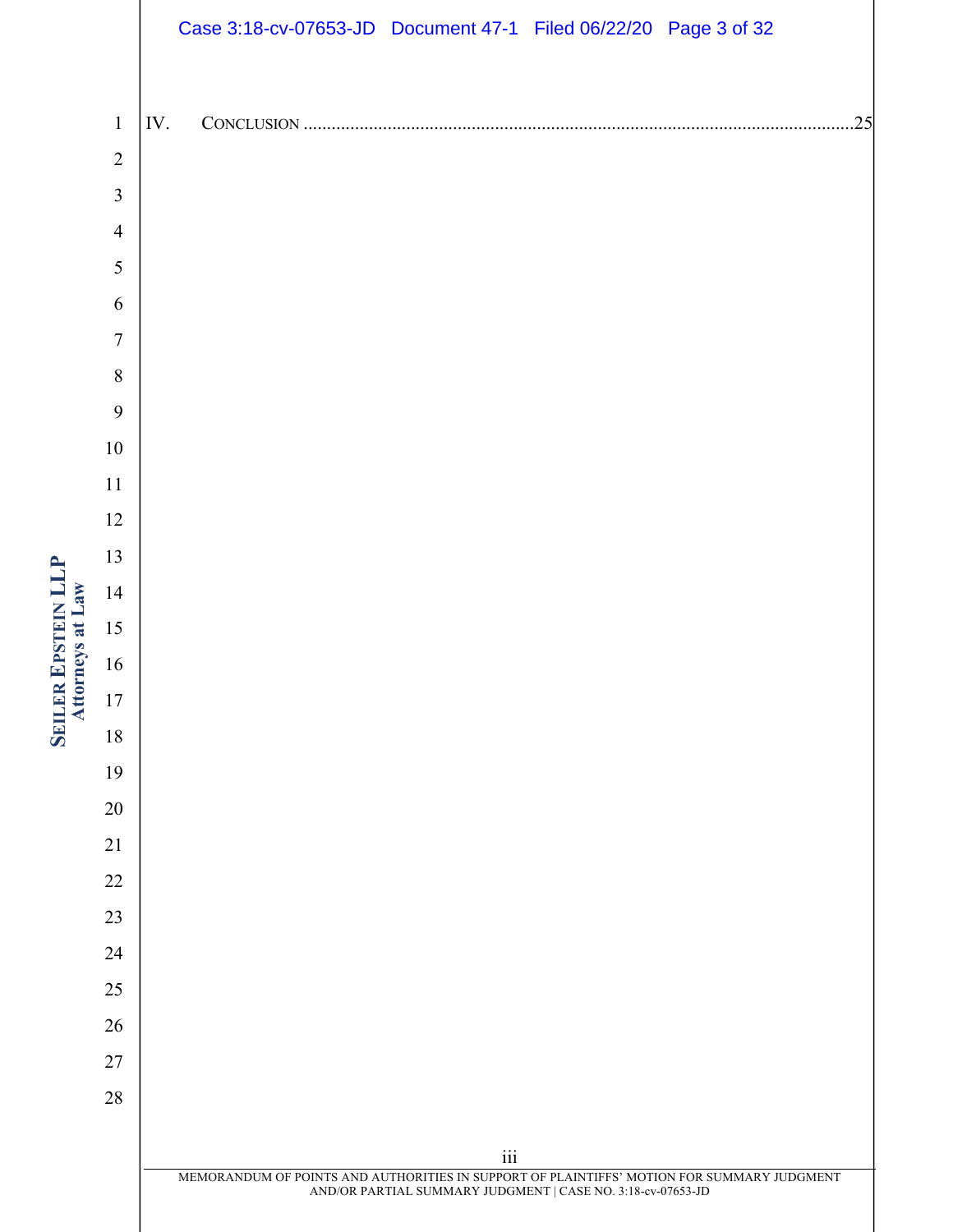# Case 3:18-cv-07653-JD Document 47-1 Filed 06/22/20 Page 4 of 32

1

**SEILER**

**Attorneys at**

**Law**

**EPSTEIN LLP**

### TABLE OF AUTHORITIES

| $\overline{2}$ | Cases                                                                             |
|----------------|-----------------------------------------------------------------------------------|
| 3              | Attorney General of N.Y. v. Soto-Lopez, 476 U.S. 898, 106 S.Ct. 2317 (1986)24     |
| $\overline{4}$ |                                                                                   |
| 5              |                                                                                   |
| 6              |                                                                                   |
| 7<br>8         | Binderup v. Attorney General, 836 F.3d 336 (3d Cir. 2016),                        |
| 9              |                                                                                   |
| 10             | Citizens United v. Fed. Election Comm'n, 558 U.S. 310, 130 S.Ct. 876 (2010)12     |
| 11<br>12       |                                                                                   |
| 13             | Duncan v. Becerra, 265 F.Supp.3d 1106 (S.D. Cal. 2017),                           |
| 14             |                                                                                   |
| 15             |                                                                                   |
| 16<br>17       |                                                                                   |
| 18             |                                                                                   |
| 19             |                                                                                   |
| 20             | Greater New Orleans Broad. Ass'n, Inc. v. United States, 527 U.S. 173 (1999)18    |
| 21             |                                                                                   |
| 22             |                                                                                   |
| 23             |                                                                                   |
| 24             | Matsushita Elec. Industrial Co. v. Epstein, 516 U.S. 367, 116 S.Ct. 873 (1996) 20 |
| 25             |                                                                                   |
| 26<br>27       |                                                                                   |
| 28             |                                                                                   |
|                | 1V                                                                                |

MEMORANDUM OF POINTS AND AUTHORITIES IN SUPPORT OF PLAINTIFFS' MOTION FOR SUMMARY JUDGMENT AND/OR PARTIAL SUMMARY JUDGMENT | CASE NO. 3:18-cv-07653-JD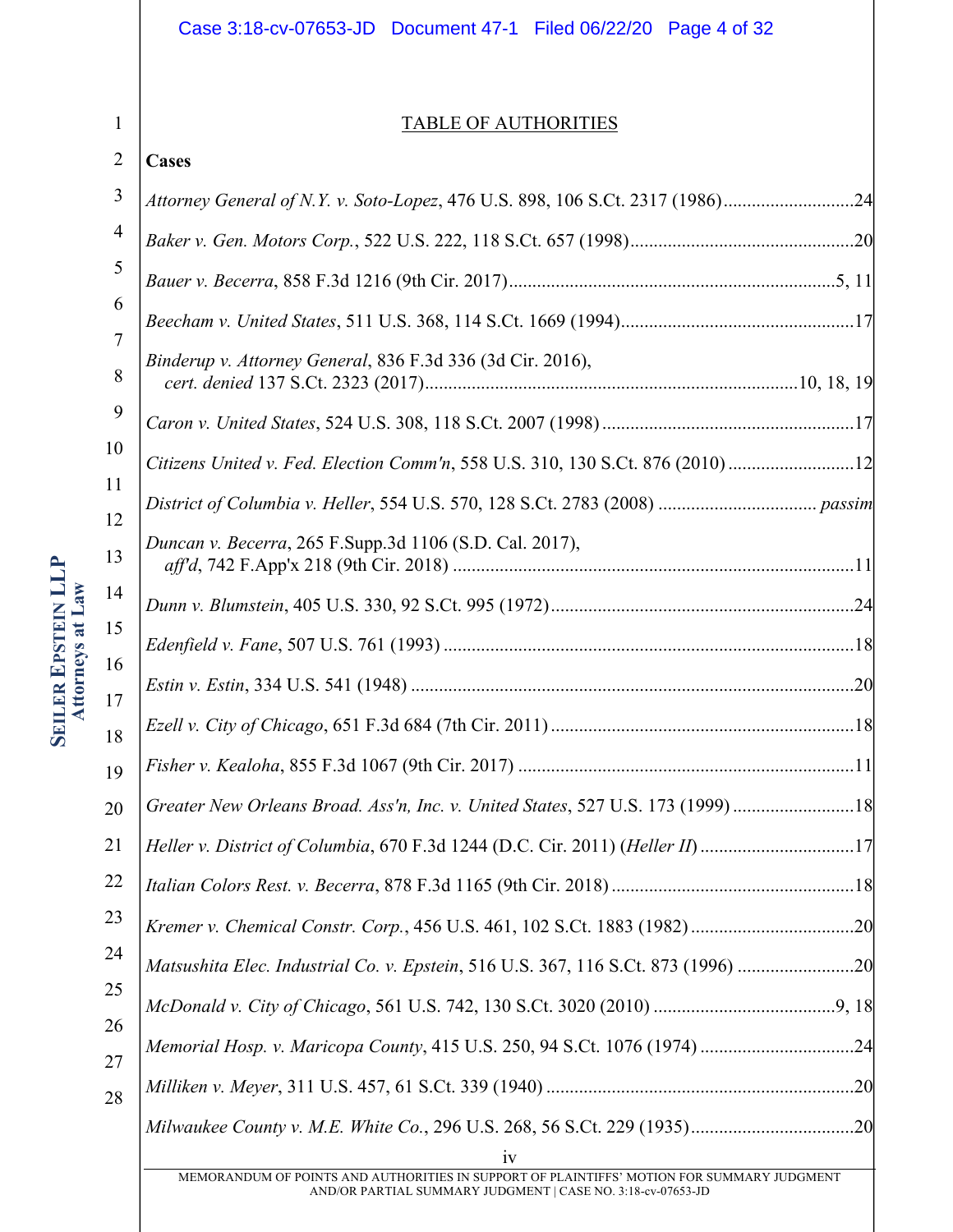# Case 3:18-cv-07653-JD Document 47-1 Filed 06/22/20 Page 5 of 32

| 1              | Pacific Employers Ins. Co. v. Industrial Accident Comm'n,                                |  |
|----------------|------------------------------------------------------------------------------------------|--|
| $\overline{2}$ |                                                                                          |  |
| 3              |                                                                                          |  |
| $\overline{4}$ |                                                                                          |  |
| 5              |                                                                                          |  |
| 6              | Rhode v. Becerra, --- F.Supp.3d ---, 2020 WL 2392655 (S.D. Cal. Apr. 23, 2020) 17        |  |
| 7              |                                                                                          |  |
| 8<br>9         | Rogers v. Grewal, No. 18-824, 2020 WL 3146706 (U.S. June 15, 2020)                       |  |
| 10             |                                                                                          |  |
| 11             |                                                                                          |  |
| 12             |                                                                                          |  |
| 13             |                                                                                          |  |
| 14             |                                                                                          |  |
| 15<br>16       | Turner Broadcasting System, Inc. v. F.C.C., 520 U.S. 180, 117 S.Ct. 1174 (1997)17        |  |
| 17             |                                                                                          |  |
| 18             |                                                                                          |  |
| 19             |                                                                                          |  |
| 20             |                                                                                          |  |
| 21             |                                                                                          |  |
| 22             | United States v. JP Morgan Chase Bank Account No. Ending 8215,                           |  |
| 23             |                                                                                          |  |
| 24             |                                                                                          |  |
| 25             |                                                                                          |  |
| 26             |                                                                                          |  |
| 27             | Wells, Waters & Gases, Inc. v. Air Prods. & Chems., Inc., 19 F.3d 157 (4th Cir. 1994) 13 |  |
| 28             |                                                                                          |  |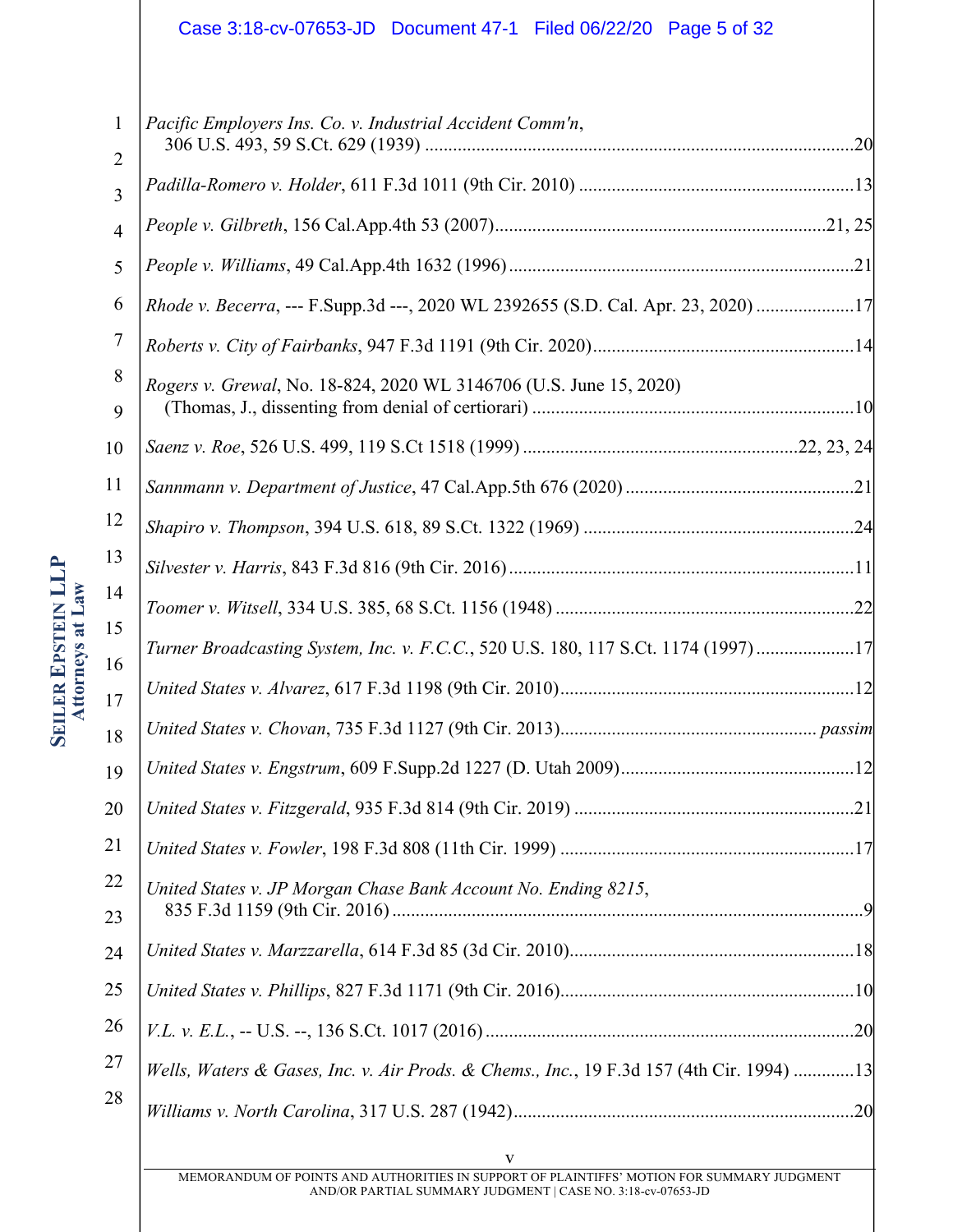# Case 3:18-cv-07653-JD Document 47-1 Filed 06/22/20 Page 6 of 32

| 1              |                                                                                      |
|----------------|--------------------------------------------------------------------------------------|
| 2              |                                                                                      |
| 3              |                                                                                      |
| $\overline{4}$ | <b>Statutes</b>                                                                      |
| 5              |                                                                                      |
| 6              |                                                                                      |
| 7<br>8         |                                                                                      |
| 9              |                                                                                      |
| 10             |                                                                                      |
| 11             |                                                                                      |
| 12             |                                                                                      |
| 13             |                                                                                      |
| 14             |                                                                                      |
| 15             |                                                                                      |
| 16             |                                                                                      |
| 17             |                                                                                      |
| 18             |                                                                                      |
| 19<br>20       |                                                                                      |
| 21             |                                                                                      |
| 22             |                                                                                      |
| 23             | <b>Other Authorities</b>                                                             |
| 24             |                                                                                      |
| 25             |                                                                                      |
| 26             |                                                                                      |
| 27             | Joseph Greenlee, The Historical Justification for Prohibiting Dangerous Persons From |
| 28             |                                                                                      |
|                |                                                                                      |

SEILER EPSTEIN LLP<br>Attorneys at Law

vi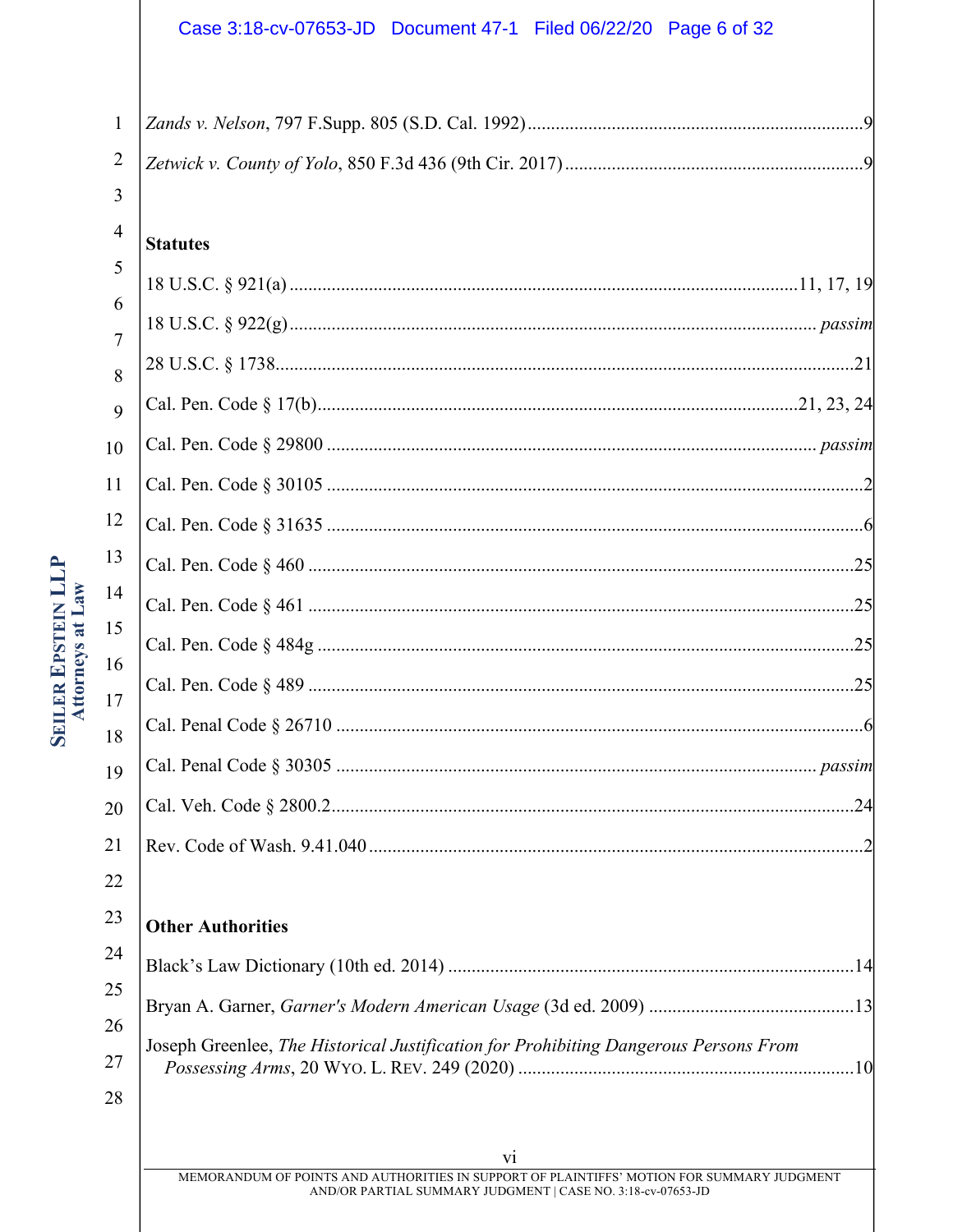# Case 3:18-cv-07653-JD Document 47-1 Filed 06/22/20 Page 7 of 32

# 

| <b>Rules</b>                     |
|----------------------------------|
|                                  |
|                                  |
| <b>Constitutional Provisions</b> |
|                                  |
|                                  |
|                                  |
|                                  |
|                                  |

# **SEILER EPSTEIN LLP Attorneys at Law**

# vii MEMORANDUM OF POINTS AND AUTHORITIES IN SUPPORT OF PLAINTIFFS' MOTION FOR SUMMARY JUDGMENT AND/OR PARTIAL SUMMARY JUDGMENT | CASE NO. 3:18-cv-07653-JD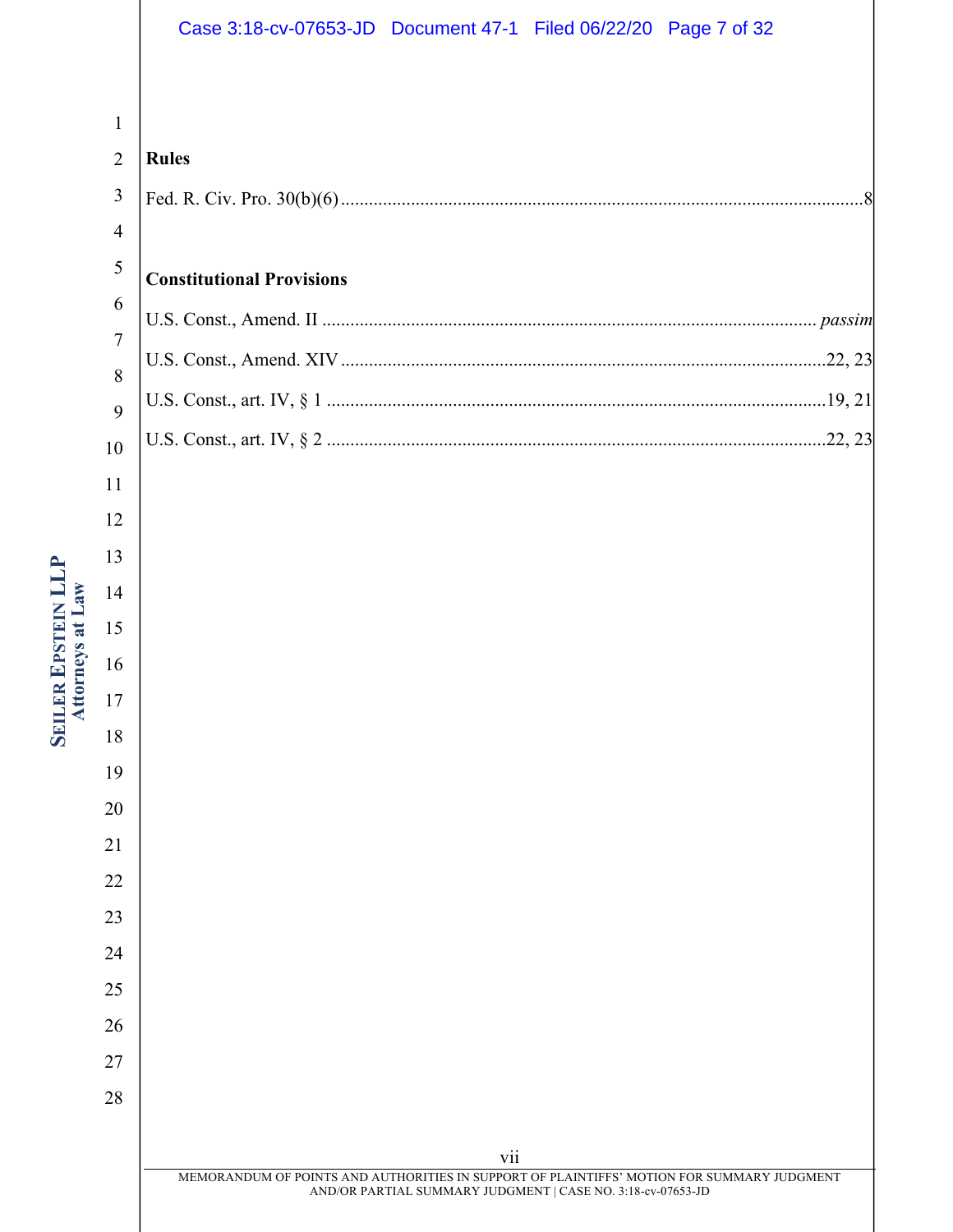1

#### **I. INTRODUCTION**

2 3 4 5 6 7 8 9 10 11 12 13 14 15 16 17 18 This action seeks to vindicate and restore the fundamental right to keep and bear arms, a right which the State is denying individual plaintiffs Linton, Stewart and Jones. The State, acting through the defendants' continuing policies, practices and customs, deprives plaintiffs and others similarly situated on the grounds that once one is a convicted felon, he is always a convicted felon. However, those purportedly disqualifying felony convictions emanating from other states have been set aside, vacated or were otherwise dismissed, and plaintiffs' rights have been expressly restored to them there. Accordingly, there is no legal or equitable bar to the continuing deprivation of the plaintiffs' rights under the Second Amendment here. Individual plaintiffs Linton, Stewart and Jones are entitled to declaratory and injunctive relief from the enforcement of Cal. Pen. Code §§ 29800 (prohibiting possession of firearms by a felon) and/or 30305 (ammunition) against them. Summary judgment, or in the alternative, partial summary judgment as to each claim, should be entered in favor of all plaintiffs herein. For purposes of this motion, the organizational plaintiffs Firearms Policy Foundation, Firearms Policy Coalition, Inc., Second Amendment Foundation, Inc., California Gun Rights Foundation, and Madison Society Foundation, are moving on behalf of plaintiffs Linton, Stewart and Jones, each of whom are members. The relief that all plaintiffs seek in this motion is for judgment that would provide relief to individual plaintiffs Linton, Stewart and Jones.

- 19
- 20 21

22

23

24

25

26

27

28

#### **II. STATEMENT OF FACTS AND PROCEDURAL HISTORY**

#### **A. PLAINTIFF CHAD LINTON**

In 1987, while plaintiff Chad Linton was serving in the U.S. Navy, and stationed at NAS Whidbey Island, Washington, he tried – albeit briefly – to outrun a Washington State Police officer and make it back to base. He reconsidered the idea, and was arrested without resistance. (Linton Decl., ¶ 7). Mr. Linton was charged and pled guilty to attempted evasion, a Class C felony under the Revised Code of Washington, and driving while intoxicated, a misdemeanor. (Id., ¶ 8). He spent seven days in jail. (Id.) In 1988, he successfully completed his probation, and received a certificate of discharge, and reasonably believed, based upon statements made by the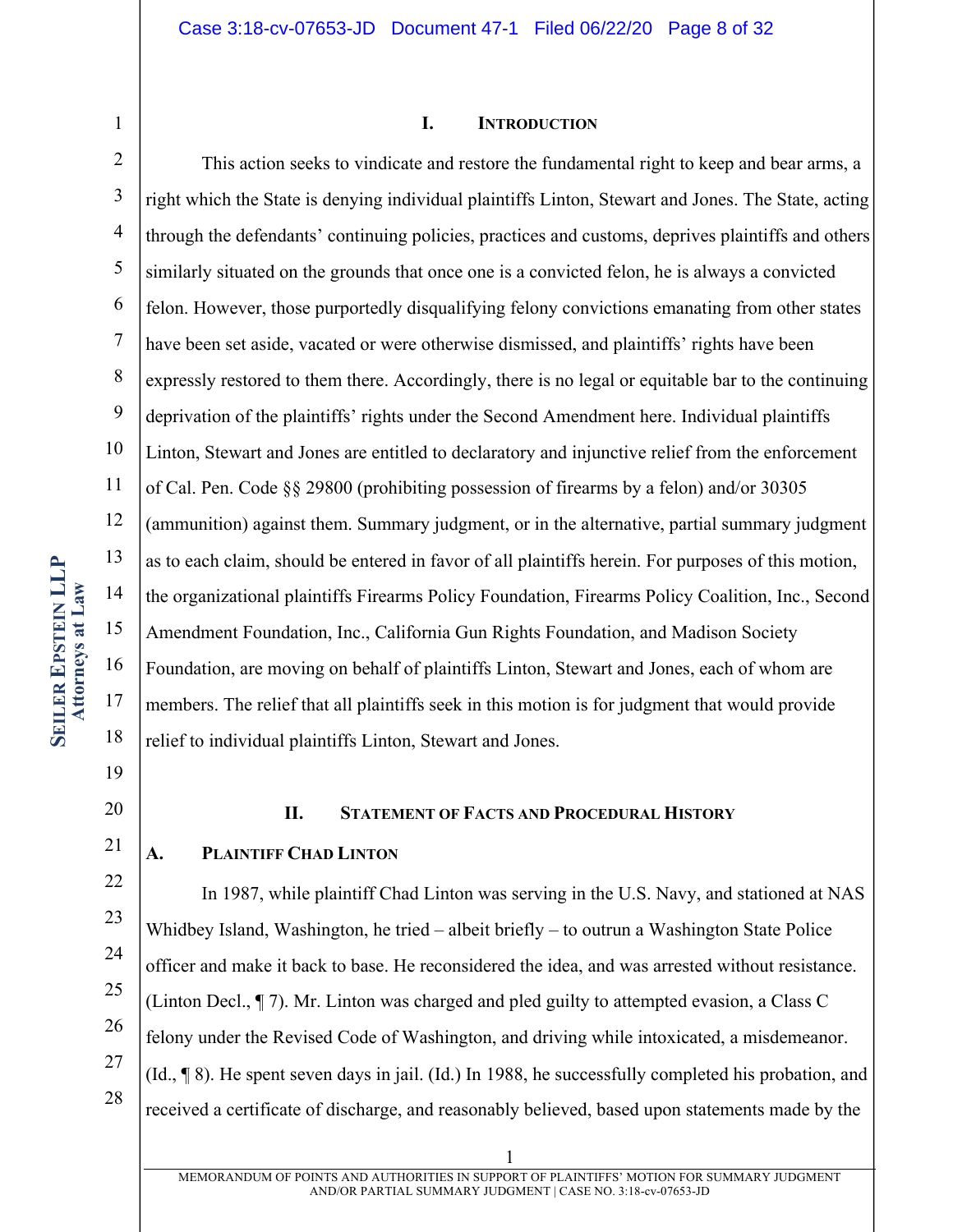Washington State court judge that the matter had been dismissed from his records. (Id., ¶9).

2 3 4 5 6 7 8 9 10 11 12 13 After leaving the service, Mr. Linton moved back to California, where he raised a family and remained a law-abiding citizen. In 2015, he attempted to make a firearm purchase but was surprised to learn that California DOJ denied the purchase, due to the Washington State conviction. (Linton Decl., ¶ 13). Mr. Linton hired a Washington attorney who re-opened the criminal proceedings, withdrew the guilty plea, and entered a retroactive not-guilty plea. (Id.) The court then issued its "Order on Motion Re: Vacating Record of Felony Conviction," in which it specifically found that the crime for which Mr. Linton was convicted was not a violent offense. (Id., ¶ 14; Linton Exh. A, p. 2). The court granted the motion to vacate the conviction, set aside the guilty plea, and released plaintiff from all penalties and disabilities resulting from the offense. On April 18, 2016, the Island County Superior Court also issued a separate Order Restoring Right to Possess Firearms pursuant to Revised Code of Washington 9.41.040(4). (Linton Decl., ¶ 15; Linton Exh. B).

14 15 16 17 18 19 Mr. Linton underwent a Personal Firearms Eligibility Check ("PFEC"), pursuant to Cal. Pen. Code § 30105(a), to confirm his eligibility to purchase and/or possess a firearm, which indicated he was eligible. (Linton Decl., ¶ 16; Linton Exh. C). In 2018, Mr. Linton attempted to purchase a rifle, but was again denied. (Linton Decl., ¶ 17; Linton Exh. D). He then underwent a "Live Scan" fingerprint-based background check request with the DOJ directly, which again showed the presence of no felony convictions. (Linton Decl., 18).

20 21 22 23 24 25 26 27 28 Mr. Linton's attorney began discussions with the California DOJ to correct his status as a "prohibited person" here. His counsel provided the DOJ with the Washington court orders vacating the felony conviction and restoring his firearm rights. (Linton Decl., ¶ 19; Richards Decl., ¶ 4). In response, the DOJ informed Mr. Linton that "the [felony] entry in question cannot be found on your California criminal history record, therefore, no further investigation is required[,]" and that his fingerprints "did not identify any criminal history maintained by the Bureau of Criminal Information and Analysis." (Linton Decl., ¶ 20; Linton Exs. F and G). Based upon these letters, Mr. Linton attempted to purchase a revolver in March 2018, but was again denied. (Linton Decl., ¶ 21). Then, on April 3, 2018, agents from the DOJ's Armed Prohibited

1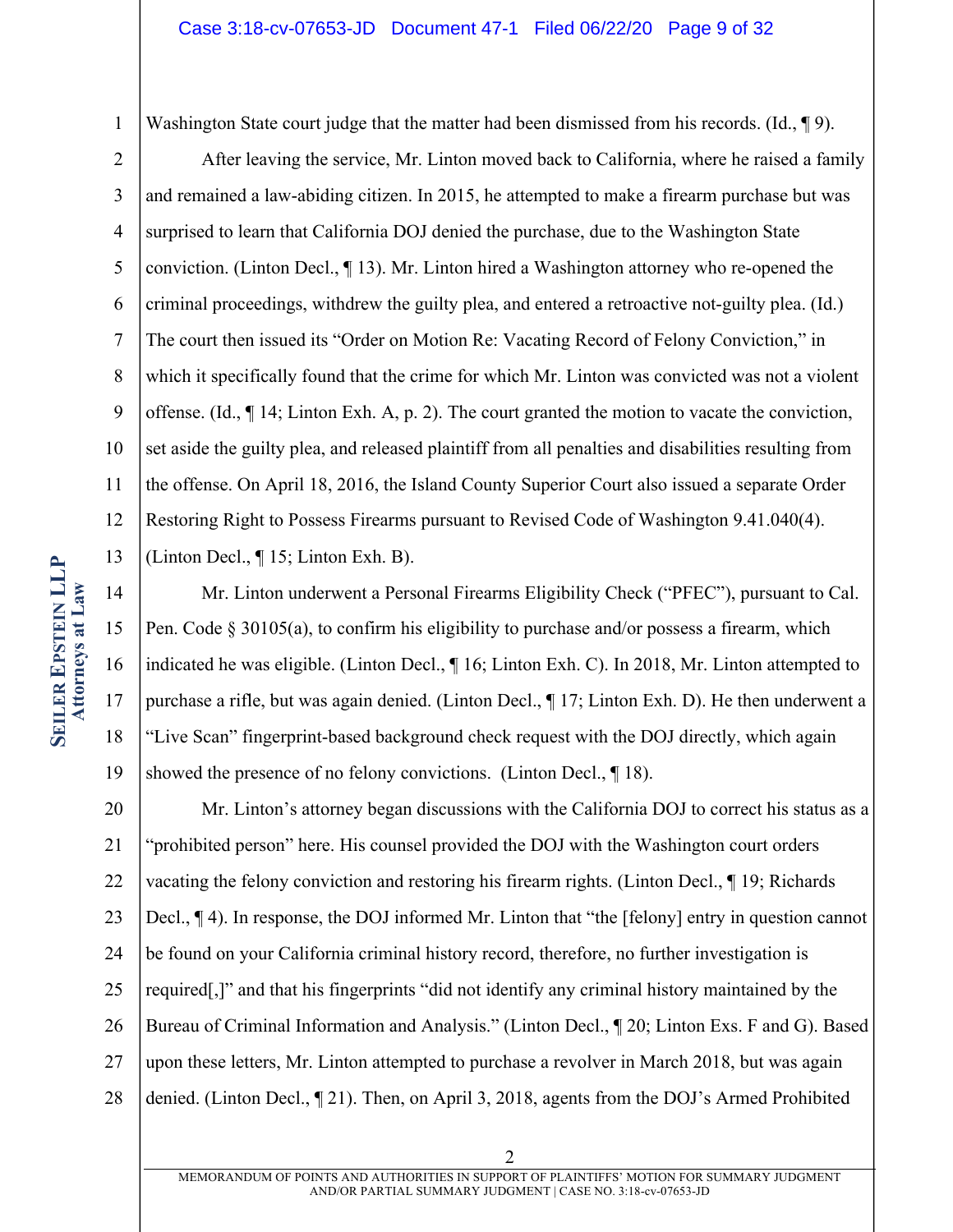1 2 3 4 5 6 7 8 Persons System (APPS) enforcement program came to Mr. Linton's home, and seized several firearms that he had acquired and owned throughout the years, including an antique, familyheirloom shotgun that was once owned by his grandfather. (Id., ¶ 22). All of these firearms were acquired through legal purchases or transfers, through federally-licensed firearm dealers (FFLs), and pursuant to DOJ background checks. Mr. Linton's wife showed the DOJ agents the Washington State court orders that vacated the felony conviction, and restored Mr. Linton's gun rights. These agents sought guidance from defendant Wilson, who purportedly advised that the Washington court orders would have no effect here, and ordered seizure of the firearms. (Id.)

9 10 11 12 13 Mr. Linton's attorney, Adam Richards, spoke with Mr. Wilson, who informed him that he had personally reviewed the records in question, and stated "the Department's position" was that they would not honor the out-of-state orders which vacated or dismissed Mr. Linton's case. (Richards Decl., ¶ 5). Mr. Wilson stated that this was routinely how the Department handled such out-of-state felony convictions that had been set aside or vacated. (Id.)

14 15 16 17 18 19 20 21 22 23 24 Earlier this year, Mr. Linton moved with his family to Nevada. (Linton Decl., ¶ 3.) A substantial factor that motivated their move was that California still considers him to be a "felon," prohibited from owning or purchasing firearms. (Id.) That he cannot exercise an important and fundamental constitutional right was an important reason why they moved. (Id.) Nevertheless, he continues to maintain a residential interest in California, including a recurring annual lease on property located in Placer County. (Id., ¶ 4.) He built a cabin on that property, but as it is so remote, and abundant with wildlife, feels unprotected in that area without at least the option of having appropriate firearms available or at hand if needed. (Id.) Otherwise, he continues to have family here, and would like to be able to possess or handle firearms or ammunition for recreational purposes, such as target shooting, while he is visiting. (Id., ¶ 5). He intends to return eventually, but feels he cannot do so until this matter is resolved. (Id.,  $\P$  6).

25 26 27 28 In this case, Department of Justice representative Gilbert Matsumoto testified, among other subjects discussed below, as to the basis for Mr. Linton's denial of his attempts to purchase a firearm, and his prohibited status. (Matsumoto Depo. (Lee Decl. Exh. A) at 71:8-17). The sole basis for his denial was the 1987 felony conviction from Washington State. (Matsumoto Depo. at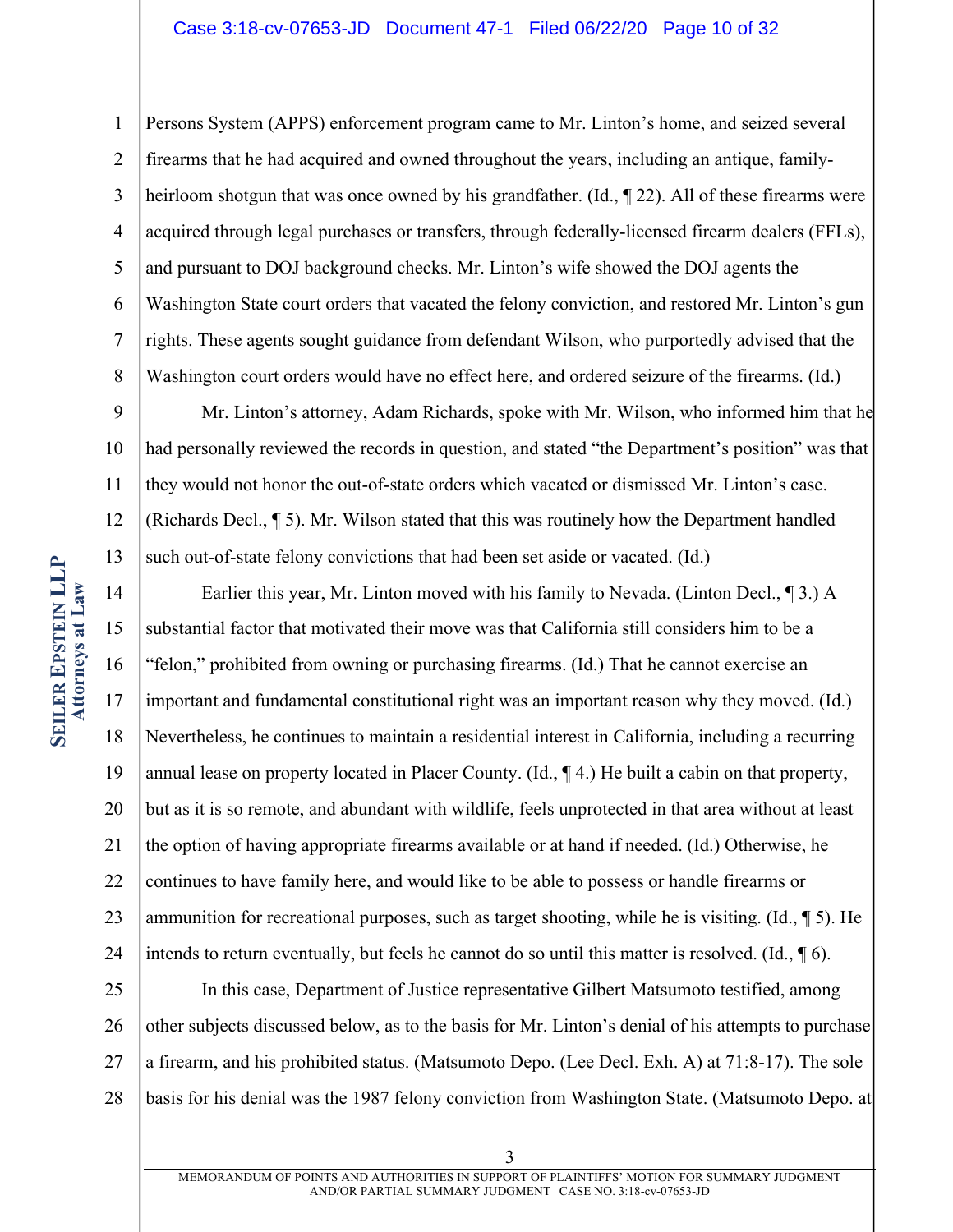1 2 3 4 5 6 7 74:21 - 75:13). However, the FBI records which the Department accessed when it made the determination to deny Mr. Linton a firearm shows "zero felonies." (Matsumoto Depo. at 79:16 - 80:5; Lee Decl. Exh. E at p. 015). The disposition of the prior felony conviction shows up as "vacated," which meant that there were "zero felonies" as far as the State of Washington was concerned. (Matsumoto Depo. at 80:8-25; Lee Decl. Exh. E, p.015). However, a handwritten notation by the DOJ analyst duly followed California's policy (discussed below) in noting "Not recognized [in] CA!" (Matsumoto Depo. at 81:2-15; Lee Decl. Exh. E, p. 015).

8

# **B. PLAINTIFF PAUL MCKINLEY STEWART**

9 10 11 12 13 14 15 In 1976, when plaintiff Stewart was 18 years old, and living in Arizona, he succumbed to a crime of opportunity, and stole some lineman's tools from a telephone company truck. (Stewart Decl., ¶ 3). When the police came to his residence to investigate, Mr. Stewart gave up the tools and offered no resistance to his arrest. (Id.) Mr. Stewart was found guilty of first degree burglary, a felony, in the County of Yuma, Arizona. He was sentenced to three years of probation, and the Court imposed a suspended sentence. (Id., ¶ 4). He successfully completed his probation in 1978, and believed that the felony conviction had been dismissed. (Id., ¶ 4-5).

16 17 18 19 20 21 Since moving to California in 1988, Mr. Stewart has been a law-abiding citizen, and has remained steadily and gainfully employed. (Stewart Decl., ¶ 6). In 2015, he attempted to purchase a pistol for self defense in the home, which was denied due to the presence of a felony conviction. (Id., ¶ 7). A Live Scan fingerprint background check showed a lingering conviction, but did not reflect whether it was a felony. It also stated that it was "undetermined" whether he was eligible to purchase firearms. (Id., ¶ 8).

22 23 24 25 26 27 28 Mr. Stewart filed an application to restore his firearm rights and to set aside his judgment of guilt with the Superior Court of Yuma County, Arizona, which issued an order restoring his firearm rights, and specifically set aside the judgment of guilt. (Stewart Decl., ¶ 10; Stewart Exh. A). Believing the matter would be automatically updated in any background search, Mr. Stewart attempted to make another firearm purchase on February 10, 2018, which the DOJ also denied. (Stewart Decl., ¶ 12). Mr. Stewart had several telephone conversations with DOJ officials, who informed him that the Arizona felony conviction disqualified him from possessing or purchasing

MEMORANDUM OF POINTS AND AUTHORITIES IN SUPPORT OF PLAINTIFFS' MOTION FOR SUMMARY JUDGMENT AND/OR PARTIAL SUMMARY JUDGMENT | CASE NO. 3:18-cv-07653-JD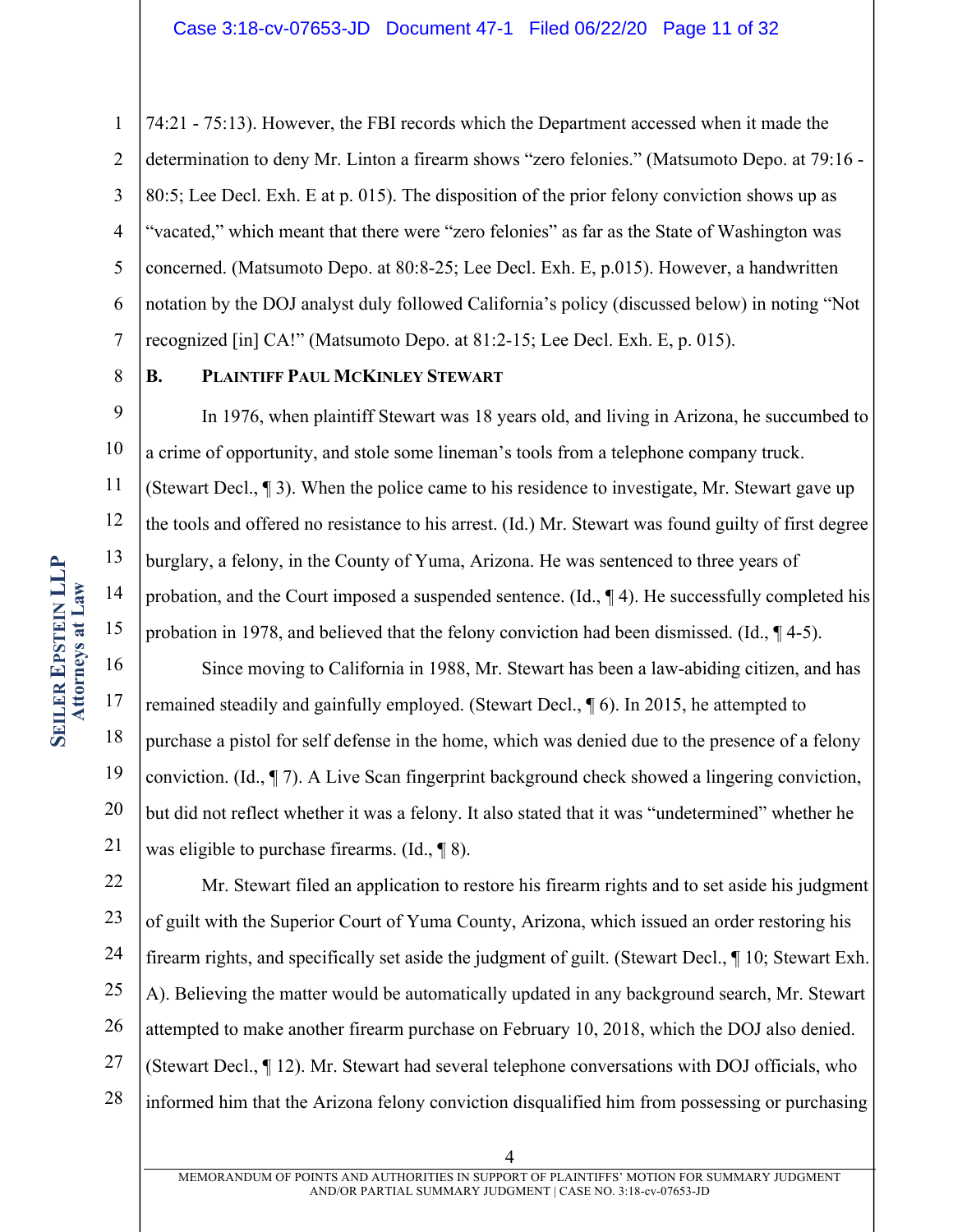1 firearms, notwithstanding the Arizona court's order. (Id., ¶ 14).

- 2 3 4 5 6 7 8 9 10 Department of Justice representative Matsumoto testified as to the basis for Mr. Stewart's firearm denial. (Matsumoto Depo. at 89:25 - 90:6; Lee Decl. Exh. D, ¶¶ 7-8). Mr. Stewart's  $DROS<sup>1</sup>$  denial, which occurred in 2018, was based solely upon his 1976 burglary conviction from Arizona. (Matsumoto Depo. 91:6-24). Mr. Stewart's criminal history record indicates the 1976 burglary conviction, but a set-aside order was granted on August 11, 2016. (Matsumoto Depo. 92:11-19; Lee Decl. Exh. F). But again, a DOJ analyst had noted that the set-aside order<sup>2</sup> was not recognized in California. (Matsumoto Depo. at 93:6-11; Lee Decl. Exh. F). Mr. Stewart's restoration of rights had no effect in California because, in the Department's view, only a governor's pardon would be recognized. (Matsumoto Depo. at 94:25 - 95:11).
- 11

# **C. PLAINTIFF KENDALL JONES**

12 13 14 15 16 17 18 19 20 21 22 23 Plaintiff Kendall Jones has lived in the County of Sacramento, for over 39 years. (Jones Decl., ¶ 1). He was employed by the California Department of Corrections as a Correctional Officer for 30 years until his final retirement in 2014, and served as a firearms and use-of-force instructor for the DOC. Mr. Jones also worked as the Primary Armory Officer for the California State Prison Solano facility for over 19 years. (Id, ¶ 3). He is POST-certified and NRA-certified in the subjects of firearms, laws, self-defense, firearms safety and responsibility, and in his career received numerous letters of commendation and appreciation, both pertaining to his primary duties as a Correctional Officer, and also as a firearms and use-of-force instructor. (Id., ¶ 3-4). Since retirement, he has pursued the natural course of his career as a law enforcement firearms trainer, and in this capacity, he has personally trained thousands of peace officers and private citizens in the proper use of handguns, rifles, shotguns, less-lethal defensive weapons (e.g., pepper spray) and use of force. (Id., ¶ 5).

24

25

When he was 19 years old – over three decades ago – Mr. Jones was arrested in Houston,

<sup>26</sup> 27 <sup>1</sup> DROS stands for "Dealer Record of Sale," the system through which all firearm sales and transfers are regulated. *Bauer v. Becerra*, 858 F.3d 1216, 1218-1219 (9th Cir. 2017). The DROS system is administered by the Department of Justice, and these functions are not delegable to a

<sup>28</sup> local law enforcement agency. (Matsumoto Depo. at 30:16 - 31:2).

 $2$  The Arizona Terminology Page uses the term "13-907," a code which means the set-aside of a conviction. (Lee Decl. Exh. J at p. 216; Matsumoto Depo. at 94:7-24).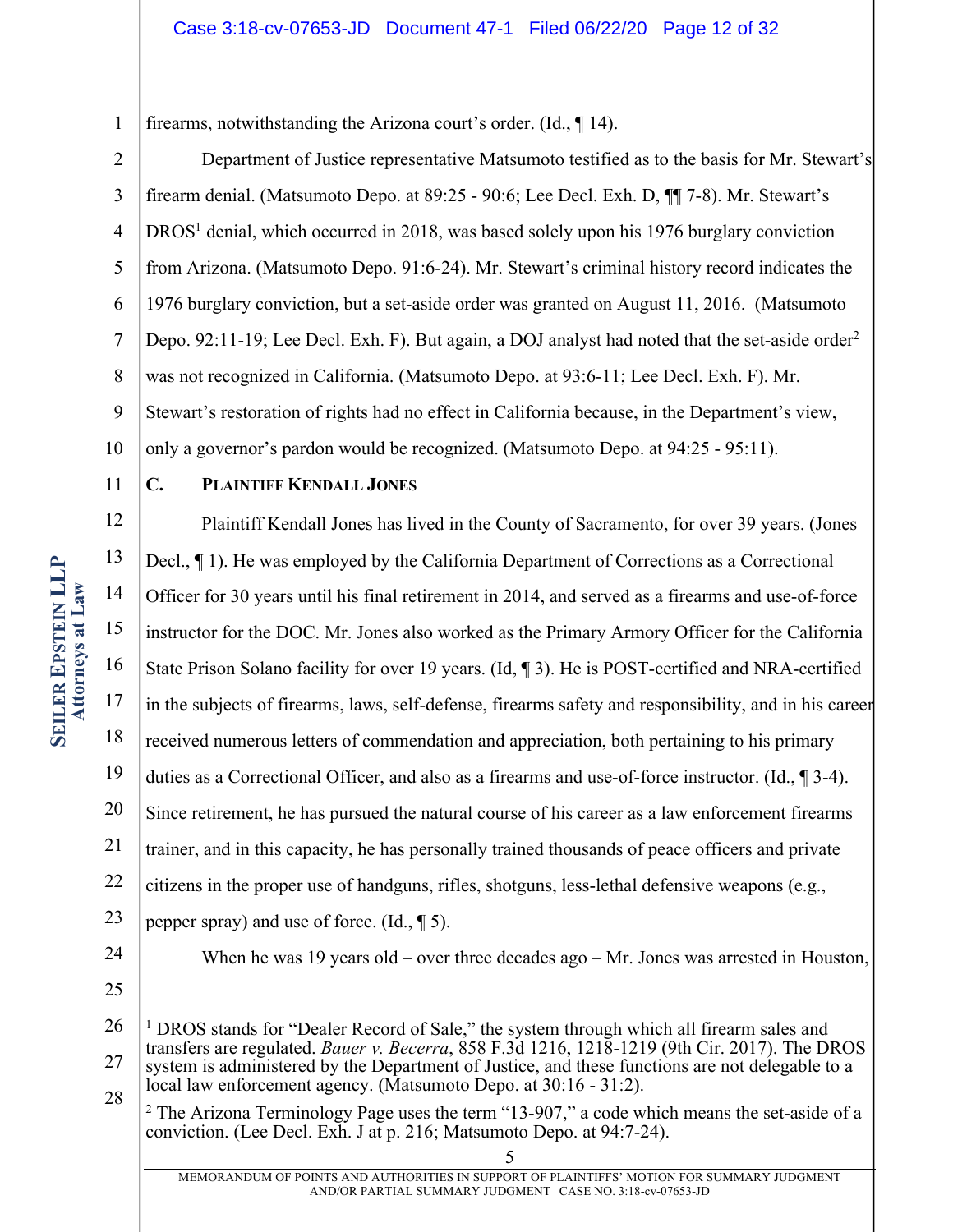#### Case 3:18-cv-07653-JD Document 47-1 Filed 06/22/20 Page 13 of 32

1 2 3 4 5 6 7 8 9 10 11 Texas, from an incident involving the alleged misuse of a credit card. Mr. Jones maintains that he had used a credit card under mistaken pretenses. (Jones Decl., ¶ 8). Nevertheless, after being charged with credit card fraud in 1980, the prosecutor made an offer to have the court set aside and dismiss the matter, following a period of probation, if Mr. Jones agreed to plead guilty to a single charge of "credit card abuse," a third degree felony under Texas law, which involved no term of confinement. (Id., ¶ 9). In light of the prosecutor's offer by which the charges would be set aside and dismissed, Mr. Jones accepted the deal, pled guilty to the charge offered, and completed a three-year term of probation. (Id). After successfully completing probation, on or about August 22, 1983, per the agreement, the district court for the County of Harris, Texas, permitted him to withdraw his plea of guilty, and set aside and dismissed the judgment of conviction. (Id., ¶ 10; Jones Exh. A).

12 13 14 15 16 17 18 Mr. Jones then moved to California and pursued a career in law enforcement with the State of California. (Jones Decl., 11). For thirty years, he legally and necessarily owned and possessed firearms, as a part of his profession, for personal protection, recreation and other lawful purposes. (Id., ¶ 12). Since retiring in 2014, Mr. Jones has had a career as a law enforcement firearms and use-of-force trainer, drawing upon 30 years of training and experience in the field. To continue in this field and chosen profession, of course, he is required to own, possess, handle and use firearms and ammunition. (Id.)

19 20 21 22 23 24 25 26 27 28 He previously held a Certificate of Eligibility ("COE") to possess firearms and ammunition under Cal. Penal Code § 26710, a necessary requirement to becoming or maintaining status as a certified firearm instructor under current DOJ policy. (Jones Decl., ¶ 13). In fact, even at present, Mr. Jones is listed on the Department of Justice's website as one of its Certified Instructors eligible to provide training specified by Pen. Code § 31635(b). (Jones Decl., ¶ 12; Jones Exh. B). But in 2018, after he submitted his renewal application for his COE, which he had held since 2010, the DOJ informed him that his application was being delayed. (Jones Decl., ¶ 14.) After Mr. Jones initiated a record review request, the Department informed him on February 23, 2019 that he was "not eligible to own, possess or have under [his] custody or control any firearm[,]" and denied him the renewed COE. (Id.; Jones Exh. C).

MEMORANDUM OF POINTS AND AUTHORITIES IN SUPPORT OF PLAINTIFFS' MOTION FOR SUMMARY JUDGMENT AND/OR PARTIAL SUMMARY JUDGMENT | CASE NO. 3:18-cv-07653-JD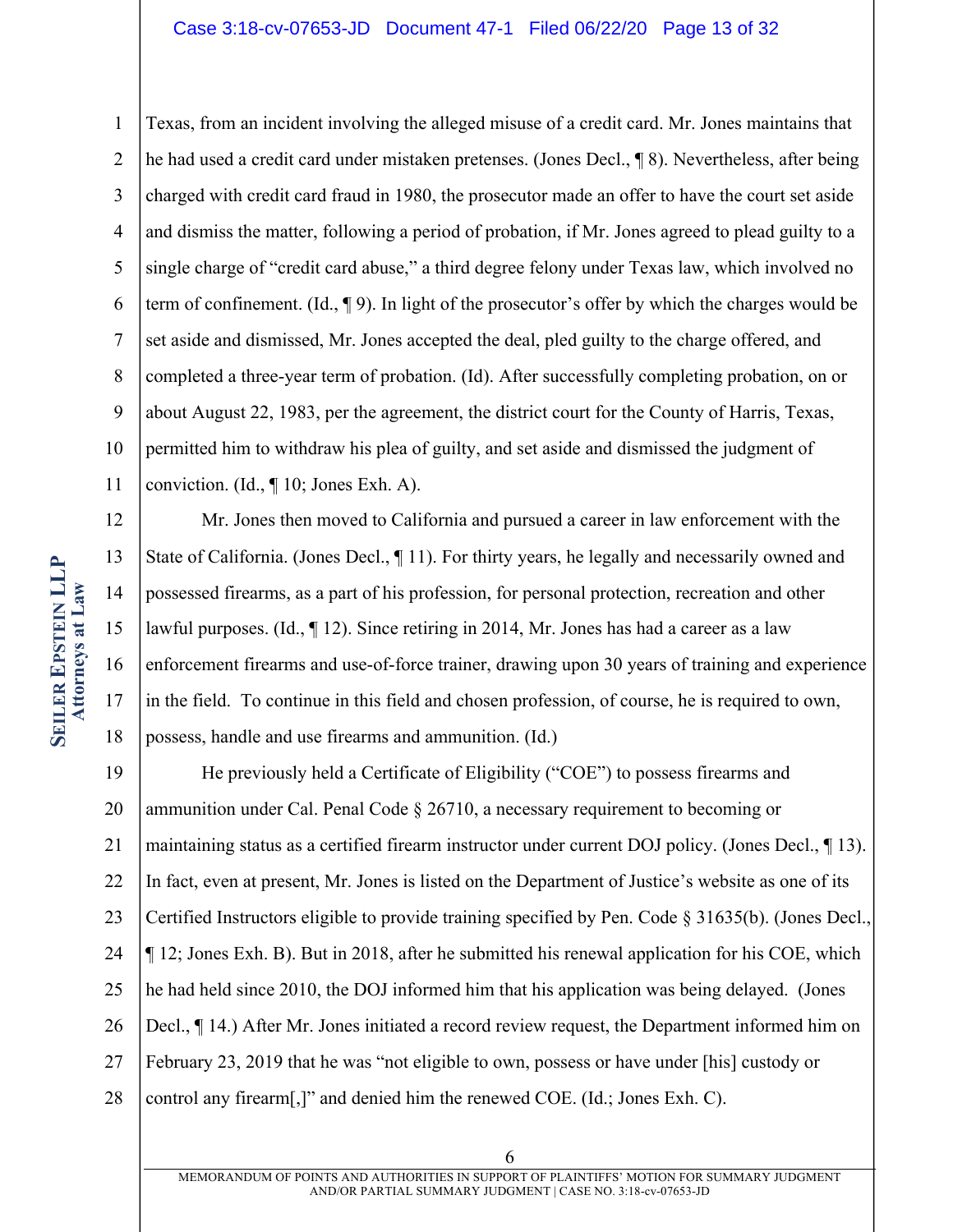#### Case 3:18-cv-07653-JD Document 47-1 Filed 06/22/20 Page 14 of 32

1 2 3 4 5 6 Mr. Matsumoto testified that the sole basis for the denial of Mr. Jones's COE was the felony conviction from Texas. (Matsumoto Depo. at  $100:14 - 101:1$ ). The criminal history records, however, showed that the disposition of that court case was that the matter was "dismissed" and that under a heading called "provision," the matter was "set aside." (Id., at 101:18 – 102:14; Lee Decl. Exh G at p. 2). Mr. Matsumoto indicated, however, that California would not honor a set aside order from Texas. (Matsumoto Depo. at 102:21 – 103:1).

7

#### **D. PROCEDURAL HISTORY**

8 9 10 11 12 13 Plaintiffs filed this action to challenge the firearms prohibition imposed by Pen. Code §§ 29800 and 30305, as applied to Messrs. Linton and Stewart, on December 20, 2018. Organizational plaintiffs Firearms Policy Foundation, Firearms Policy Coalition, Inc., Second Amendment Foundation, Inc., California Gun Rights Foundation, and Madison Society Foundation joined individual plaintiffs Linton and Stewart, to vindicate their members' rights, and on also behalf of all similarly-situated members of those organizations.

14 15 16 17 Defendants filed a motion to dismiss (ECF No. 12) on February 22, 2019. After a hearing, on August 23, 2019 this Court terminated the motion to dismiss on the grounds that the motion "raises issues best addressed in summary judgment proceedings," and directed plaintiffs to file this motion by June 22, 2020. (ECF No. 26).

18 19 20 On November 15, 2019, plaintiffs filed their motion for leave to file an amended complaint, to add plaintiff Kendall Jones to these proceedings, asserting a similar claim. (ECF No. 30). Plaintiffs filed their First Amended Complaint (ECF No. 36) on December 2, 2019.

21 22 23 24 On December 19, 2019, plaintiffs filed a motion for preliminary injunction, to enjoin enforcement of Pen. Code §§ 29800 and 30305 against individual plaintiffs Jones, Linton and Stewart pending disposition of this matter. On May 21, 2020, this Court denied plaintiffs' motion. (ECF No. 46).

25 **E. DEFENDANTS' POSITION**

26 27 28 The defense in this matter has been to deny that there is any official policy regarding the treatment of out-of-state convictions that have been set aside, vacated, or dismissed. Instead, defendants have insisted that they are simply applying the language of Penal Code § 29800(a) in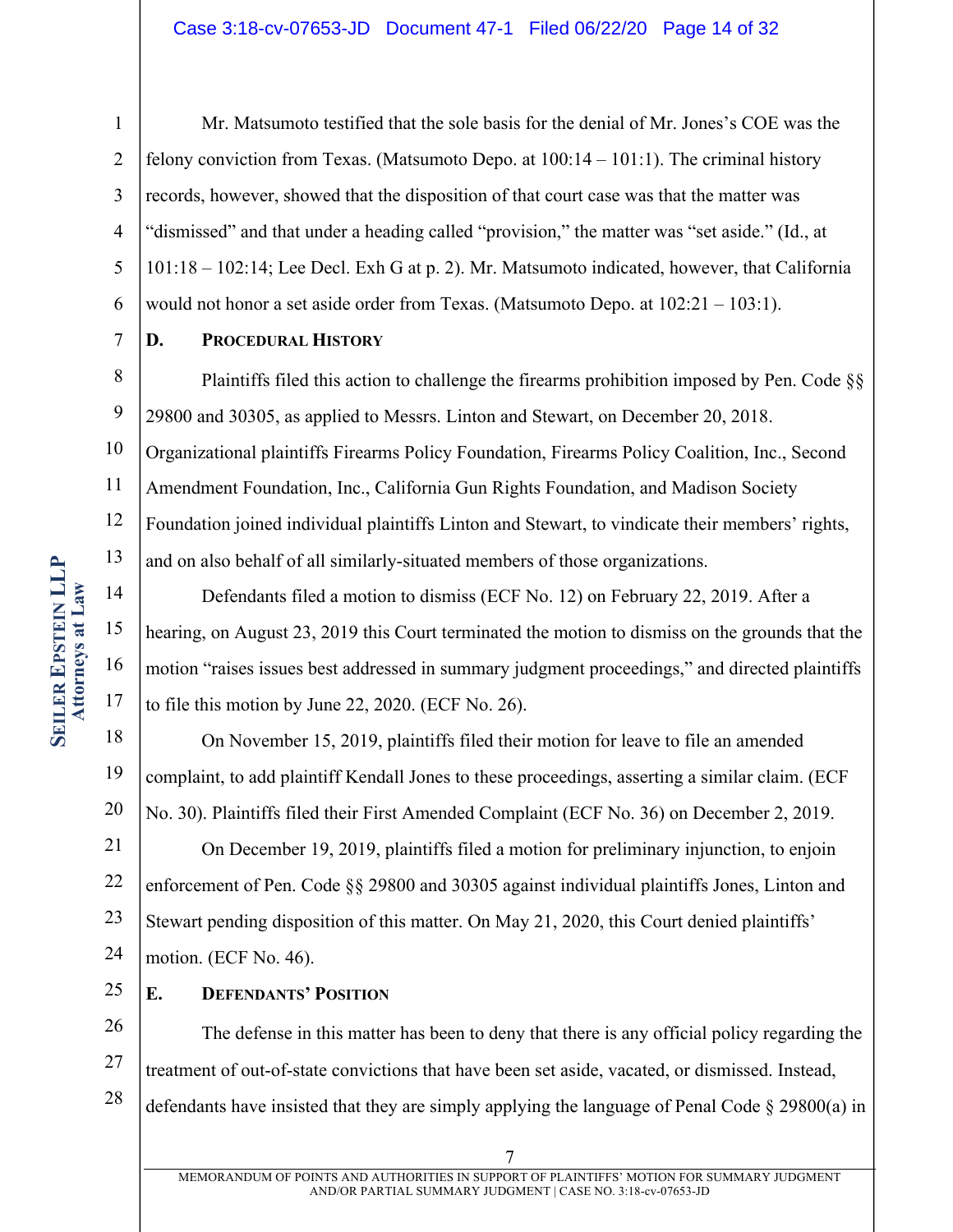1 2 concluding that "[a]ny person who has been convicted of […] a felony under the laws […] of any other state" is prohibited from owning a firearm.

3 4 5 6 7 8 9 10 11 12 Gilbert Matsumoto was produced as the Department of Justice's Rule 30(b)(6) deposition witness on certain categories, including the Department's policy regarding the treatment of former felons whose convictions have been set aside or vacated in their respective states of origin. (Matsumoto Depo. at 16:1-9; 23:20-24:4; Lee Decl. Exh. D). Mr. Matsumoto denied that there is any written or unwritten policy on this topic (Matsumoto Depo. 24:5-24). Instead, as Mr. Matsumoto succinctly states the State's position, it is simply a matter of following the state's codes. (Id., at 24:5-11). Defendants' position is that theirs is simply a straightforward reading of Pen. Code § 29800, i.e., if a person is convicted in another state of a felony, California would prohibit that person from acquiring a firearm irrespective of whether the felony conviction was set aside or vacated. (Matsumoto Depo. at 55:17 - 56:5).

13 14 15 16 17 18 19 20 21 22 23 However, defendants have also produced in this litigation a DOJ document entitled "Background Clearance Unit DROS Procedures," marked in this litigation as Exhibit 005. (See Exh. 005 (Lee Decl., Exh. C); Matsumoto Depo. at 25:9-15). This is a document that DOJ analysts follow to determine and individual's eligibility to own or possess firearms in California. (Matsumoto Depo. at 26:9-19). This document is part of a larger "training binder," which was reviewed by staff, supervisors, and the DOJ's attorneys for use by the Department's Background Clearance Unit. (Id., at 27:2-16). Defendants deny that this document is either reflective of a policy statement, or a memorandum (See Defendants' Response to Request for Admission No. 10 (Lee Decl. Exh. B) at 5:10-13 ("Defendants deny that Exhibit 005 is a memorandum and deny that Exhibit 005 constitutes a 'policy.' Penal Code § 29800 serves as the guiding principle on treatment of out-of-state felony convictions and possession of firearms in California.")

24 25 26 27 28 This document provides, in a section entitled "Other States," that "the laws of that state where the conviction occurred apply." (Lee Decl. Exh. C at p. 080). But that is not the actual policy or practice that the Department follows in honoring or respecting another state court's final judgment. Instead, the Department's analysis is simple: if one was convicted in another state of any felony, period, they will be prohibited from having a firearm here unless they have a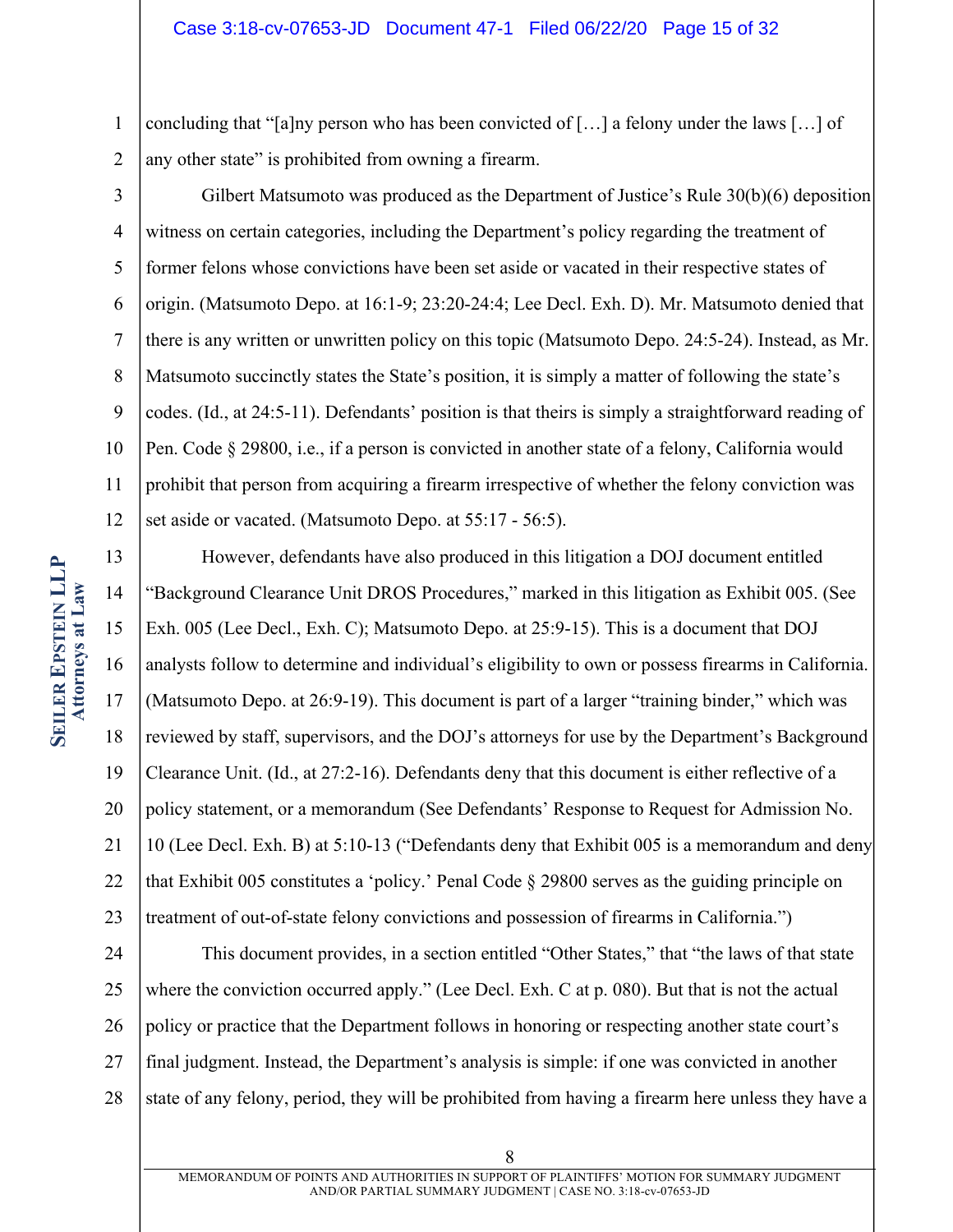1

7

8

9

11

14

15

17

governor's pardon from that state. (Matsumoto Depo. at 33:8 - 34:1).

2 3 4 5 6 Under the heading of "Pardons / Civil Liability Relief – Other States," Exhibit 005 otherwise and succinctly states the policy here as follows: "A person convicted of a felony in another state whose civil disabilities were removed under the laws of that state (similar to PC section 12023.4) is prohibited from possessing handguns in California (AG Opinion No. 67-100. DAG Winkler, 7/26/1967)." (Lee Decl. Exh. C, at p. 082).

### **III. ARGUMENT**

# **A. STANDARD**

10 12 13 16 "Summary judgment is appropriate when, viewing the evidence in the light most favorable to the nonmoving party, there is no genuine dispute as to any material fact." *Zetwick v. County of Yolo*, 850 F.3d 436, 440 (9th Cir. 2017) (citing *United States v. JP Morgan Chase Bank Account No. Ending 8215*, 835 F.3d 1159, 1162 (9th Cir. 2016)). Where the plaintiff is the moving party seeking summary judgment, he or she must adduce admissible evidence on all matters as to which he or she bears the burden of proof. *Zands v. Nelson*, 797 F.Supp. 805, 808 (S.D. Cal. 1992).

# **B. PLAINTIFFS ARE ENTITLED TO JUDGMENT ON THEIR CLAIM ALLEGING VIOLATION OF THE SECOND AMENDMENT.**

18 19

# **1. Defendants' Policy Amounts to an Improper Categorial Prohibition.**

20 21 22 23 24 25 26 27 28 In *District of Columbia v. Heller*, 554 U.S. 570, 128 S.Ct. 2783 (2008), the Supreme Court affirmed an individual right to possess a firearm "unconnected with militia service." 554 U.S. at 582. At the core of the Second Amendment is the right of "law-abiding, responsible citizens to use arms in defense of hearth and home." *Id*. at 634-35. And in *McDonald v. City of Chicago*, 561 U.S. 742, 130 S.Ct. 3020 (2010), the Court held that Second Amendment right as recognized in *Heller* was a right fundamental to our system of ordered liberty. 561 U.S. at 778, 791. At the same time, the Court explained that its recognition of an individual right to bear firearms would not "cast doubt on longstanding prohibitions on the possession of firearms by felons[,]" among other restrictions. *Heller*, 554 U.S. at 626; *McDonald*, 561 U.S. at 786. The

**SEILER EPSTEIN LLP EPSTEIN LLP Attorneys at Attorneys at Law**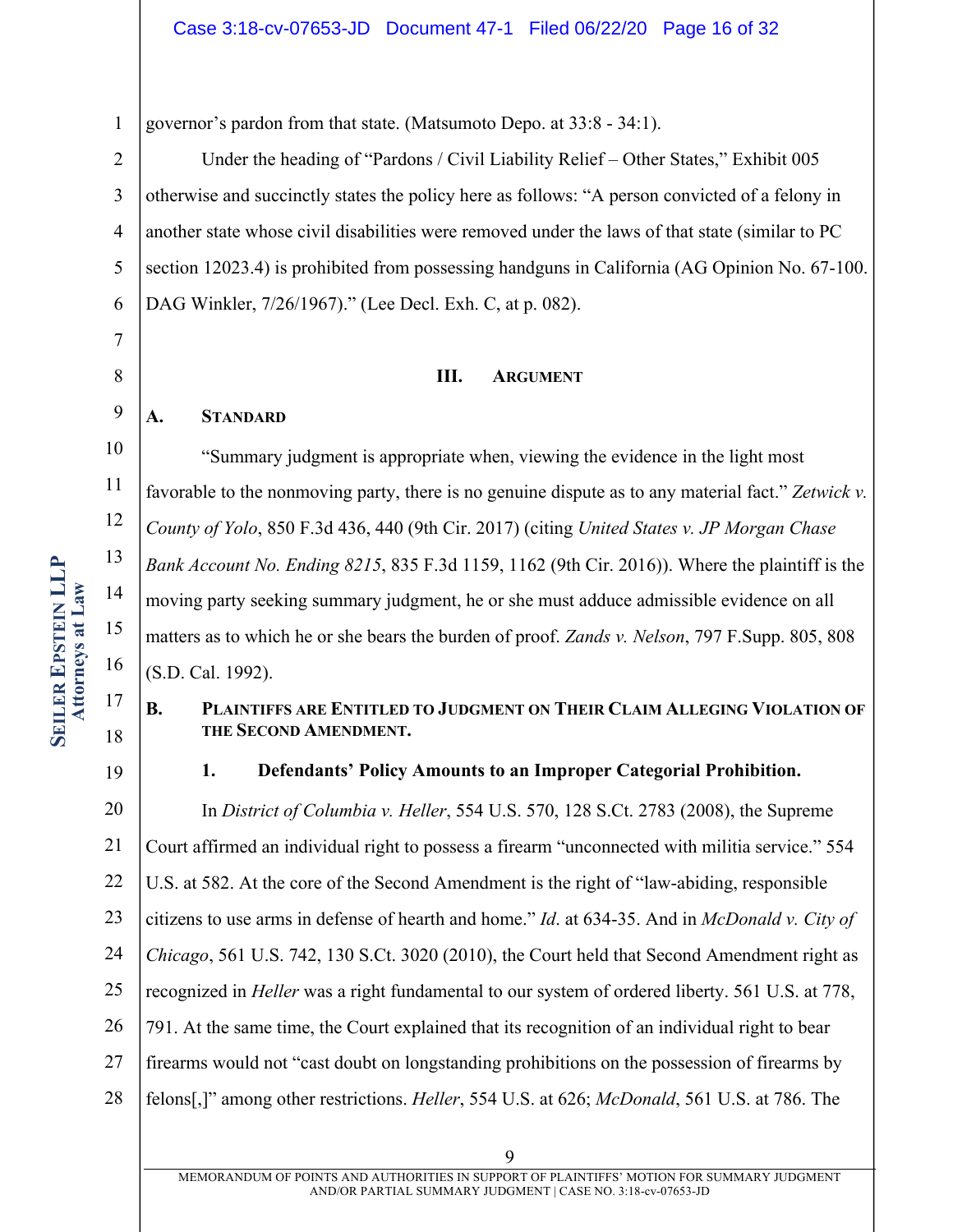#### Case 3:18-cv-07653-JD Document 47-1 Filed 06/22/20 Page 17 of 32

1 2 3 4 5 total prohibition defendants are enforcing against plaintiffs here is not "longstanding" in relative terms, and even if it were, plaintiffs are not of a class of persons the Founders understood to be prohibited from possessing arms—i.e., violent and otherwise dangerous persons. *Binderup v. Attorney General*, 836 F.3d 336, 348 (3d Cir. 2016), *cert. denied* 137 S.Ct. 2323 (2017). Nor is there any history or tradition of such a prohibition.

6 7 8 But if one was at some time a felon, does that mean he is always a convicted felon, for purposes of the right to own firearms? As a matter of our Nation's history, prohibited persons could have their rights restored once they were no longer considered dangerous. As noted in

9 *United States v. Phillips*, 827 F.3d 1171 (9th Cir. 2016), "there are good reasons to be skeptical

10 of the constitutional correctness of categorical, lifetime bans on firearm possession by *all*

11 felons." 827 F.3d at 1174 (emphasis original). In *Phillips*, although the Ninth Circuit affirmed

12 the defendant's conviction under 18 U.S.C.  $\S 922(g)(1)$ , it noted the scholarly disagreement over

13 whether the practice of lifetime bans on firearm ownership by felons was historically justified,

14 and under what theory. See, Joseph Greenlee, *The Historical Justification for Prohibiting*

15 *Dangerous Persons From Possessing Arms*, 20 WYO. L. REV. 249 (2020) (manuscript currently

16 available online at: https://papers.ssrn.com/sol3/papers.cfm?abstract\_id=3509040).

17 18 19 20 Here, defendants' enforced prohibition here has no longstanding historical predicate and broadly restricts the constitutionally protected rights of plaintiffs for all purposes relating to firearms. Like the ban struck down in *Heller*, it threatens citizens with substantial criminal penalties. *Heller*, 554 U.S. at 634. The law thus fails *Heller*'s categorical analysis.

21 22

# **2. Under the Two-Part Test Stated in** *Chovan***, Plaintiffs Are Entitled to Judgment Under Either Strict or Intermediate Scrutiny.**

23 24 25 Assuming *arguendo* that an interest-balancing test is appropriate, even under the two-step approach articulated within this Circuit in *United States v. Chovan*, 735 F.3d 1127, 1136 (9th  $C$ ir. 2013), plaintiffs are entitled to judgment in their favor. Under this two-step approach,<sup>3</sup> the

26

27 28 <sup>3</sup> The validity of this two-step approach adopted by a majority of the Circuits is questionable. As Justice Thomas recently remarked, directly speaking of *Chovan* and similar tests, "the courts of appeals' test appears to be entirely made up. The Second Amendment provides no hierarchy of 'core' and peripheral rights." *Rogers v. Grewal*, No. 18-824, 2020 WL 3146706, at \*3 (U.S. June

<sup>15, 2020)</sup> (Thomas, J., dissenting from denial of certiorari).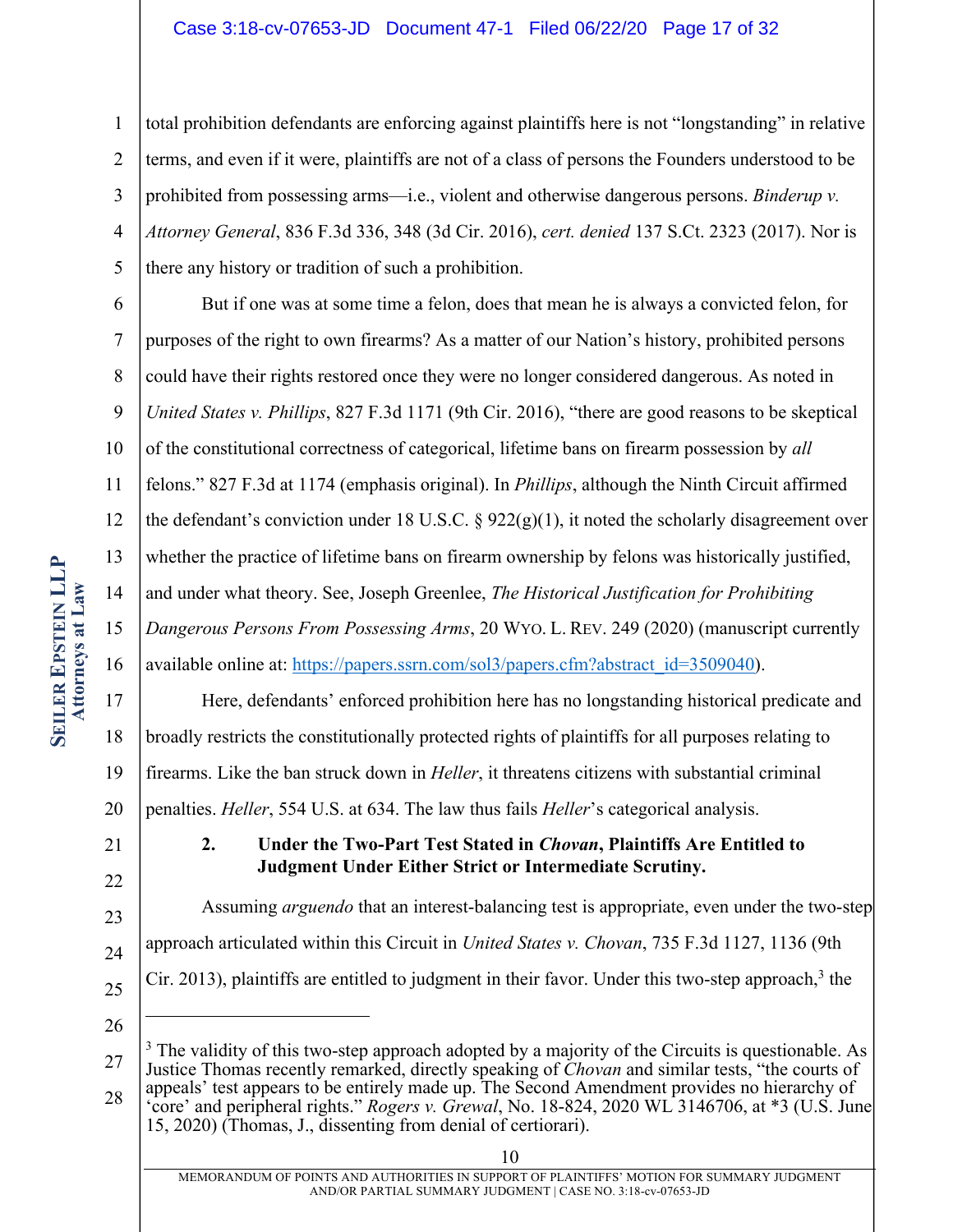#### Case 3:18-cv-07653-JD Document 47-1 Filed 06/22/20 Page 18 of 32

1 2 3 4 5 6 7 court must first ask "whether the challenged law burdens conduct protected by the Second Amendment," and, if so, then determines the "appropriate level of scrutiny." In *Chovan*, the court considered challenge to 18 U.S.C. §  $922(g)(9)$ , which imposes a lifetime firearms ban on domestic violence misdemeanants. At the first step, the Ninth Circuit found that section  $922(g)(9)'$ 's lifetime prohibition *did* burden rights protected by the Second Amendment. 735 F.3d at 1137. Therefore, it cannot reasonably be disputed that defendants' policies here similarly burden conduct protected by the Second Amendment, and that we must go beyond the first step.

8 9 10 11 12 13 14 15 16 17 18 19 At the second step, a court is to measure "'how severe the statute burdens the Second Amendment right. 'Because *Heller* did not specify a particular level of scrutiny for all Second Amendment challenges, courts determine the appropriate level by considering '(1) how close the challenged law comes to the core of the Second Amendment right, and (2) the severity of the law's burden on that right.'" *Duncan v. Becerra*, 265 F.Supp.3d 1106, 1119 (S.D. Cal. 2017), *aff'd*, 742 F.App'x 218 (9th Cir. 2018) (quoting *Bauer v. Becerra*, 858 F.3d at 1222). "Guided by this understanding, [the] test for the appropriate level of scrutiny amounts to 'a sliding scale.' [...] 'A law that imposes such a severe restriction on the fundamental right of self defense of the home that it amounts to a destruction of the Second Amendment right is unconstitutional under any level of scrutiny.' […] Further down the scale, a 'law that implicates the core of the Second Amendment right and severely burdens that right warrants strict scrutiny. Otherwise, intermediate scrutiny is appropriate.'" *Bauer*, 858 F.3d at 1222 (citing *Silvester v. Harris*, 843

20 F.3d 816, 821 (9th Cir. 2016), and *Chovan*, 735 F.3d at 1138).

21 22 23 24 25 26 27 28 In this case, if tiered scrutiny is to be used at all, strict scrutiny should apply to the defendants' policies at issue, i.e., those which prohibit former felons convicted in other states for non-violent crimes notwithstanding the set-aside/dismissal of those convictions. In *Chovan*, the court noted that section  $922(g)(9)$  contained exemptions for convictions that have been set expunged, pardoned or set aside, or for those who have had their civil rights restored in section  $921(a)(33)(B)(ii)$ , and thus, held that while section  $922(g)(9)$  substantially burdened Second Amendment rights, the burden was "lightened" by those exceptions, and applied intermediate scrutiny. *Chovan*, 735 F.3d at 1138; *Fisher v. Kealoha*, 855 F.3d 1067, 1071 n.2 (9th Cir. 2017).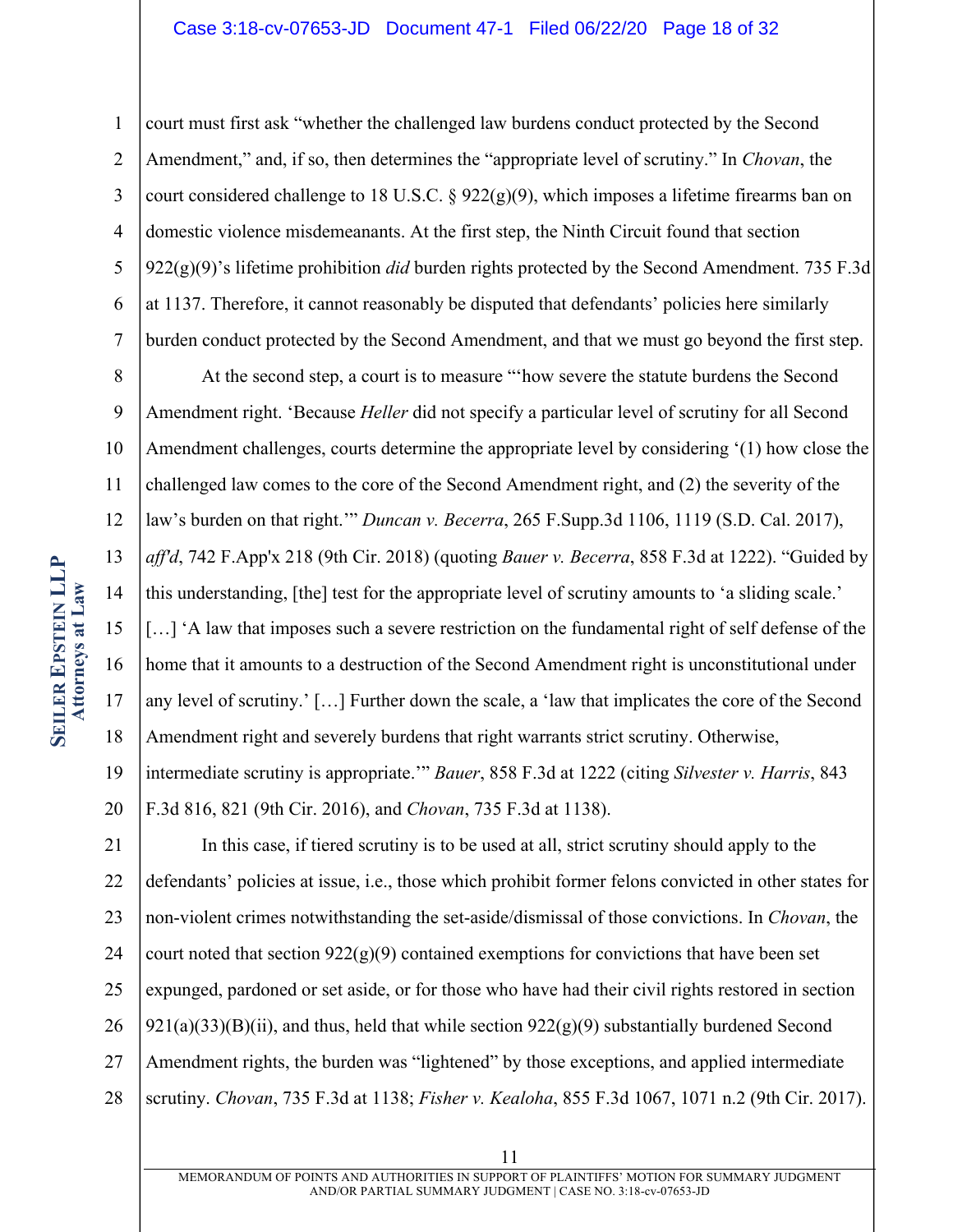#### Case 3:18-cv-07653-JD Document 47-1 Filed 06/22/20 Page 19 of 32

1 2 3 In the present case, however, the very fact that the State refuses to recognize these set-aside exceptions that might otherwise "lighten" the burden makes the burden more severe, and thus, strict scrutiny is warranted.

4 5 6 7 8 9 10 11 12 13 14 15 16 17 18 19 20 The net effect of defendants' policy is to deprive plaintiffs Linton, Stewart and Jones of their ability to exercise a fundamental constitutional right to purchase/possess a firearm for lawful purposes, including for self-defense in the home. (Linton Decl., ¶¶ 4, 25; Stewart Decl., ¶ 15; Jones Decl., ¶¶ 17-18). Beyond that, it has subjected them to substantial hardships arising from the loss of the right. In Mr. Linton's case, California Department of Justice Agents came to his home and seized firearms that he had legally purchased, including an antique family heirloom that had once belonged to his grandfather. (Linton Decl., ¶ 22). And for Mr. Jones, a retired correctional officer, he routinely dealt with and was threatened on occasion by some of the state's most violent convicted criminals. (Jones Decl., ¶ 17). Thus, there is no question that the defense policies place a substantial burden on "core" Second Amendment conduct, i.e., the right to keep and bear arms in the home for self-defense. *Heller*, 554 U.S. at 635. Accordingly, the defendants' policies should be evaluated under strict scrutiny, that is, to require defendants to show that their policies are narrowly tailored to achieve a compelling state interest, and that no less restrictive alternative exists to achieve the same ends. *United States v. Alvarez*, 617 F.3d 1198, 1216 (9th Cir. 2010) (citing *Citizens United v. Fed. Election Comm'n*, 558 U.S. 310, 340, 130 S.Ct. 876, 898 (2010)). *See also*, *United States v. Engstrum*, 609 F.Supp.2d 1227, 1231 (D. Utah 2009) (applying strict scrutiny to  $\S 922(g)(9)$ ).

21 22 23 24 25 26 27 28 Even under intermediate scrutiny, however, defendants' policy and/or treatment of outof-state felony convictions fails to pass constitutional muster. Under intermediate scrutiny, the government's stated objective justifying the law or regulation must be "significant, substantial, or important" and it must show a "reasonable fit between the challenged regulation and the asserted objective." *Chovan*, 735 F.3d at 1139. Assuming that the prohibition on the possession of firearms by *actual* felons is an "important government interest" in furtherance of reducing gun-related violence, it has no application here and is therefore not a "reasonable fit" for two reasons discussed below: First, the restrictions do not apply to them because they are not actually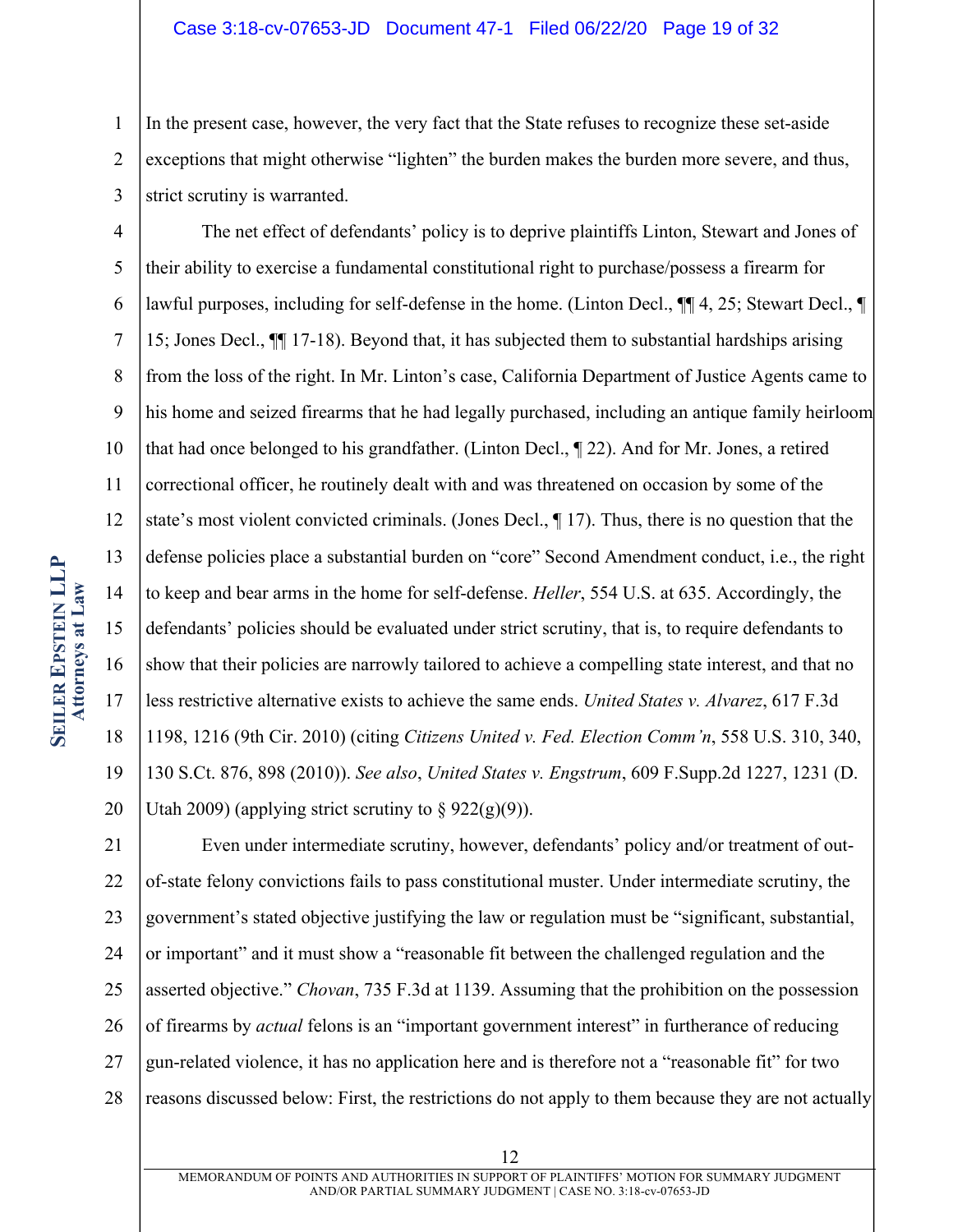1 2 3 considered to be felons by the states in which their convictions originated, as a categorical matter. Second, any public safety interest in reducing potential gun violence does not apply to *non-violent* felonies when the courts of those states have deemed them not to exist.

4 5

6

7

8

 $\overline{Q}$ 

10

11

12

13

14

15

17

18

19

21

23

# **a. Plaintiffs Are Not Felons Under the Laws of The State Where the Convictions Occurred.**

Defendants' primary defense, that they are simply applying a literal reading of Pen. Code § 29800(a), is not dispositive of the matter, for the individual plaintiffs here, Linton, Stewart and Jones, are not *necessarily* considered felons under the statute itself. Pen. Code  $\S 29800(a)^4$  states: "[a]ny person who has been convicted of [...] a felony under the laws [...] of any other state" is prohibited from owning a firearm. The statute's use of the *present* perfect tense ("has been convicted") is ambiguous, in that it can either be read to refer to an event in the past, or a condition continuing through the present. See, *Padilla-Romero v. Holder*, 611 F.3d 1011, 1013 (9th Cir. 2010) (noting ambiguity of present perfect tense, citing *Wells, Waters & Gases, Inc. v. Air Prods. & Chems., Inc.*, 19 F.3d 157, 163 (4th Cir. 1994), and Bryan A. Garner, *Garner's Modern American Usage*, 802–03 (3d ed. 2009)).

16 20 22 24 25 Putting aside grammatical construction, however, if we take the Department's position at face value, that the Department considers "[t]he laws of that particular state where the conviction occurred apply" (Lee Decl. Exh. C, at p. 080), that cannot be a one-way street as DOJ representative Matsumoto suggests. (See, Matsumoto Depo. at 33:8 – 34:1; 69:20 – 70:1). Mr. Matsumoto explained that in following this rule that "the laws of the particular state where the conviction occurred apply," a DOJ analyst is required to look at the laws of that particular state (as a part of their "due diligence"), in examining the meaning of certain words and phrases, such as whether the conviction was "set aside." (Matsumoto Depo. at 36:16 - 37:10). But this is simply lip-service, for we learned that even if the other states' definitions consider a vacated or set-aside conviction to have nullified it in the first instance, the State simply reverts to its

<sup>27</sup> 28  $4$  Pen. Code § 30305, pertaining to possession of ammunition, states: "No person prohibited from owning or possessing a firearm under Chapter 2 (commencing with Section 29800) […] shall own, possess, or have under custody or control, any ammunition[.]" Therefore, as applied here, any prohibition of the plaintiffs' possession of ammunition is dependent upon their status as

prohibited persons under section 29800(a).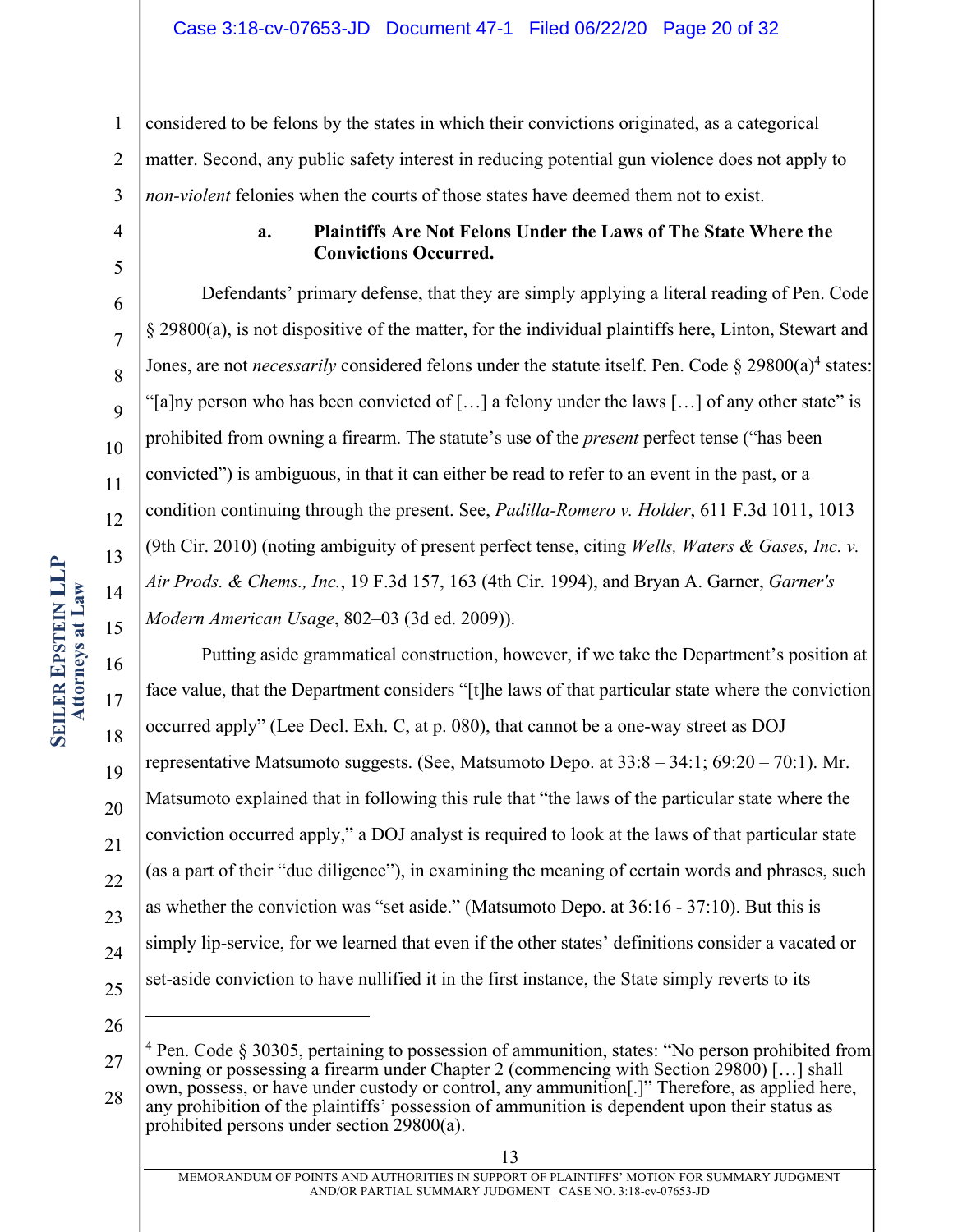#### Case 3:18-cv-07653-JD Document 47-1 Filed 06/22/20 Page 21 of 32

1 2 fallback position which is that section 29800 simply prohibits *all* persons conviction of felonies, irrespective of whether it was deemed nullified. (Matsumoto Depo. at 70:12-23).

3 4 5 6 7 8 9 10 11 12 13 14 15 16 17 18 19 20 21 22 23 In Plaintiff Linton's case, the final order on his case was on a "motion to vacate" the felony conviction, which was granted. (Linton Exh. A, pp. 1-2). And his criminal records, upon which the DOJ relied, specifically indicated that the final disposition of the conviction was that it had been "vacated." (Matsumoto Depo. 80:8-15). Mr. Matsumoto said that DOJ procedure would be to consult the Washington Terminology page of the "FBI binder," a binder the FBI prepared and updates in administering the National Instant Criminal Background Checks System ("NICS") program, and to look up the definition of "vacate" as used in Washington (Matsumoto Depo. at 83:5-25; 84:17-24; Lee Decl. Exh. L at p. 255), to determine that the term "vacate" means the felony conviction still exists for firearm purposes. (Matsumoto Depo. at 85:5-12). This was the described process, notwithstanding that as far as the State of Washington was concerned, there were "zero felonies" on Mr. Linton's record. (Id. at 80:3-25). And moreover, this conclusion files in the face of the common understanding of what a "vacated" conviction is, as the Ninth Circuit recently affirmed. *See*, *Roberts v. City of Fairbanks*, 947 F.3d 1191, 1198 (9th Cir. 2020) ("Because all convictions here were vacated and underlying indictments ordered dismissed, there remains no outstanding criminal judgment nor any charges pending against Plaintiffs. […] According to Black's Law Dictionary, the definition of 'vacate' is 'to nullify or cancel; make void; invalidate[.]'" (citing Black's Law Dictionary 1782 (10th ed. 2014)). But really, this doesn't matter, for as shown below with respect to the treatment of Messrs. Stewart and Jones's convictions, the "terminology" used by another state's criminal justice system is only followed when it actually *confirms* the existence of a felony conviction, but not the other way around.

24 25 26 27 28 For example, in Plaintiff Stewart's case, the Arizona court granted his application to set aside the judgment of guilt, and included a "dismissal of the Information/Indictment" in restoring his rights to him. (Stewart Decl.,  $\P$  10; Stewart Exh. A). His criminal history record also shows, however, that the 1976 burglary conviction had been set aside on August 11, 2016. (Matsumoto Depo. at 92:11-19; Lee Decl. Exh. F). Mr. Matsumoto again described the process in which he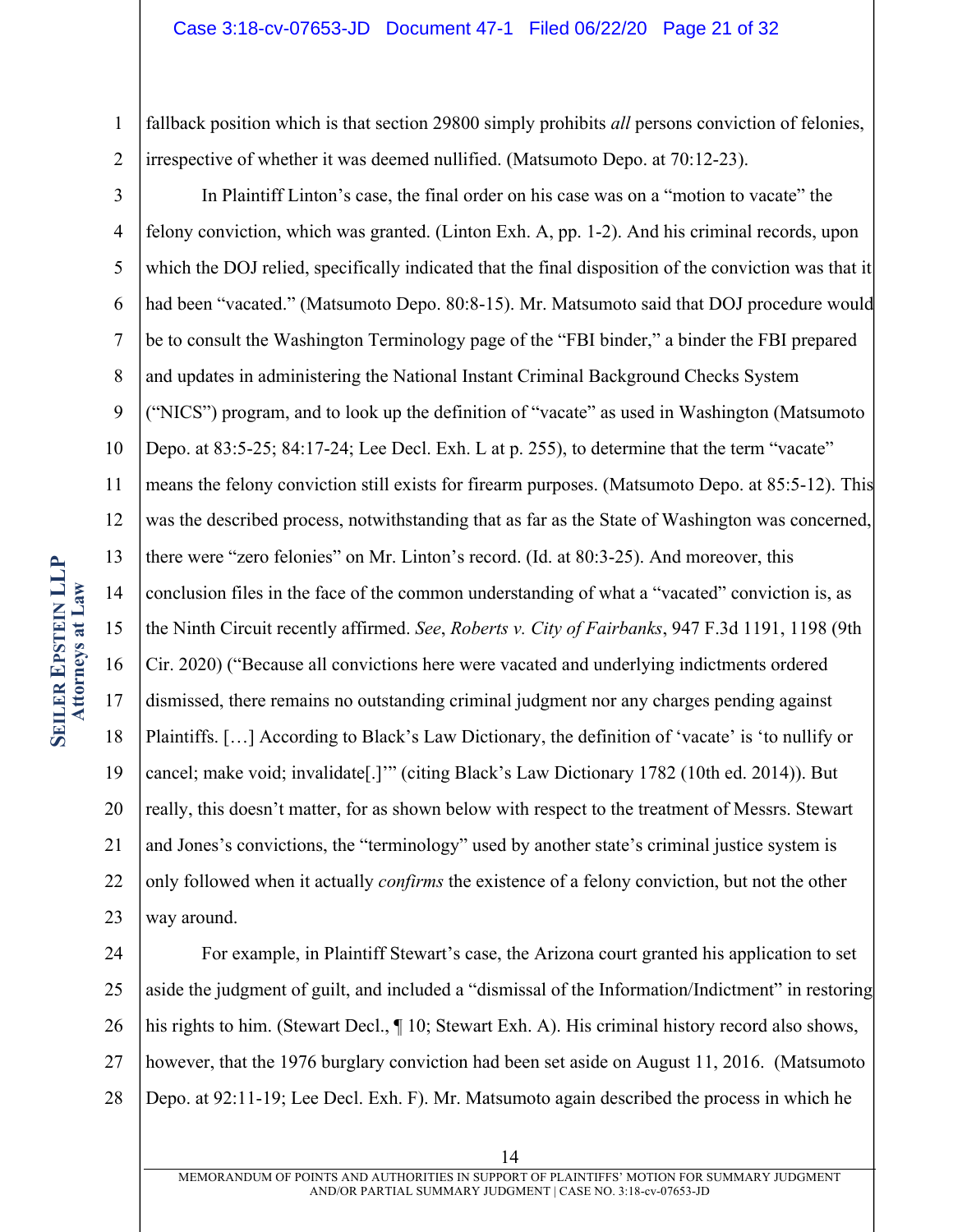1 2 3 4 5 6 7 8 9 10 11 consulted "the FBI Binder" to look at the specific terminology that state uses in determining the disposition of the offense. (Matsumoto Depo. at 94:2-14). And his conclusion, ratifying the decision of the DOJ analyst, was that a set aside order was not recognized in California. (Id. at 93:6-11). Mr. Stewart's restoration of rights had no effect in California because, in the Department's view, only a governor's pardon would be a recognized restoration of his firearm rights. (Id., at 94:25 - 95:11). But the "Arizona Terminology Page" provides that if the 13-907 (set aside) order occurred after July 3, 2015, and was not for a "serious offense," (which does not include third degree burglary) then it "[r]emoves both federal and AZ state prohibitions for this offense," speaking *nothing* of whether the felony continues to exist. (Lee Decl., Exh. J at p. 217). And further, the Arizona Terminology Page further provides that the term "dismissed" (as used in the order) means "[t]his is not a conviction." (Id., at p. 215).

12 13 14 15 16 17 18 19 20 21 22 23 24 25 26 And most pointedly, in Plaintiff Jones's case, the Texas court's order after his successful period of probation stated: "It is therefore the order of the court that the defendant be and is hereby permitted to withdraw his plea of guilty, the indictment against the defendant be and at the same is hereby dismissed and the Judgment of Conviction be hereby set aside as provided by law." (Jones Decl., ¶ 10; Jones Exh. A). Mr. Matsumoto agreed that the criminal records they consulted indicated that the final disposition of Mr. Jones's case was that it was "dismissed" with a further descriptor that the conviction had been "set aside." (Matsumoto Depo. at 101:18 – 102:14; Lee Decl., Exhs. G at p. 2, and Exh. I at p. 162). And again, Mr. Matsumoto testified that they would look at the NICS terminology for the State of Texas to determine what "set aside" means to determine his eligibility. (Matsumoto Depo. at 102:24 – 103:10). But in consulting the "Texas Terminology Page" of that binder, both of the terms "dismissed" and "set aside" are expressly stated to mean "This is not a conviction." (Id., at 105:5-25; Lee Decl. Exh. K, at pp.  $228$ ,  $231$ ).<sup>5</sup> And therefore, none of this actually matters, because notwithstanding this somewhat pointless exercise in attempting to determine whether a felony still exists under Texas law, it

<sup>27</sup> 28 <sup>5</sup> Indeed, the "Texas Terminology Page" states that "Set Aside" means where "[a] judge discharges the defendant from community supervision and sets aside the verdict or permits the defendant to withdraw his plea and dismisses the charge. […] This is not a conviction." (Lee Decl., Exh. K at p. 231). This is precisely what happened in Mr. Jones's case.

<sup>15</sup>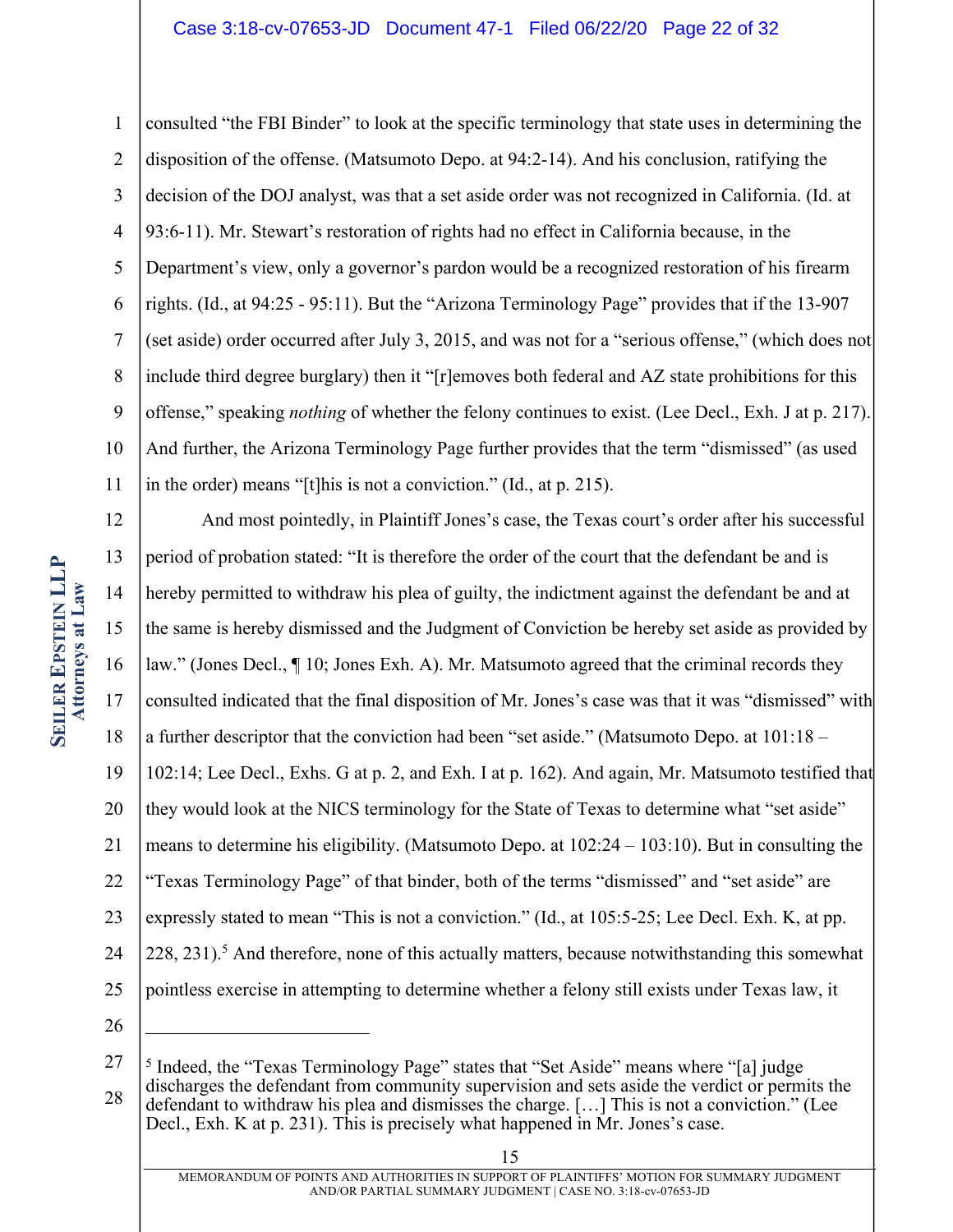#### Case 3:18-cv-07653-JD Document 47-1 Filed 06/22/20 Page 23 of 32

1 2 3 doesn't *really* matter to the Department, as they simply fall back to their position that Penal Code § 29800 prevents anyone convicted of a felony in another state to be prohibited. (Matsumoto Depo. at  $105:2 - 107:3$ ).

4 5 6 7 When asked the natural question that follows, which is why bother to consult the NICS binder at all if those state-specific terminologies ultimately do not matter to the Department of Justice, his answer was unsatisfactory. "We only use it for reference. It's only reference material." (Matsumoto Depo. at 107:4-12.)

8 9 10 11 12 13 14 15 16 17 18 19 20 In fact, the Department had already gone through the meaningless exercise of trying to determine whether Mr. Jones was prohibited *under Texas law* from owning a firearm by virtue of his conviction. The FBI analyst's answer to the DOJ's inquiry was, "The completion of probation in Texas followed up by a subject receiving a conviction set aside is not a ROR *but it does remove the conviction*. The DOA would no longer be prohibiting for firearms purposes." (Lee Decl. Exh. H at p. 160, emphasis added). But the DOJ simply ignored this finding. All of this suggests that these purported efforts to determine whether a conviction exists under another state's law are simply designed to confirm the Department's preordained result. For if another state considers the conviction to exist, the Department can rely upon that fact to justify their result, but if the other state considers the conviction *not* to exist, then the Department merely falls back to the literal language of Pen. Code  $\S$  29800 to deny the right. This is simply a "heads-I-win, tails-you-lose" game, in which no matter what another state says, here in California, once you are a felon, you are always a felon.6

21 22 23 24 The better view, taking the State's policy at its word, is that if "the laws of that particular state where the conviction occurred apply" (Lee Decl. Exh. C at p. 080), then it must not only consider the fact of conviction itself, but the fact of a vacated, set aside or dismissed conviction as well. This is supported by federal law interpreting the federal statute prohibiting the federal

- 25
- 26

conviction felony wobblers reduced to misdemeanors to restore firearms rights to felons convicted here (Matsumoto Depo. at 69:7-17). But California is unwilling to do so when it

<sup>27</sup> 28  $6$ And, as discussed in the argument regarding the treatment of California felony convictions with respect to the Privileges and Immunities Clause, *infra* at pp. 21-25, this isn't even true. For California "deems" a felony conviction not to exist, when it clearly did, when considering post-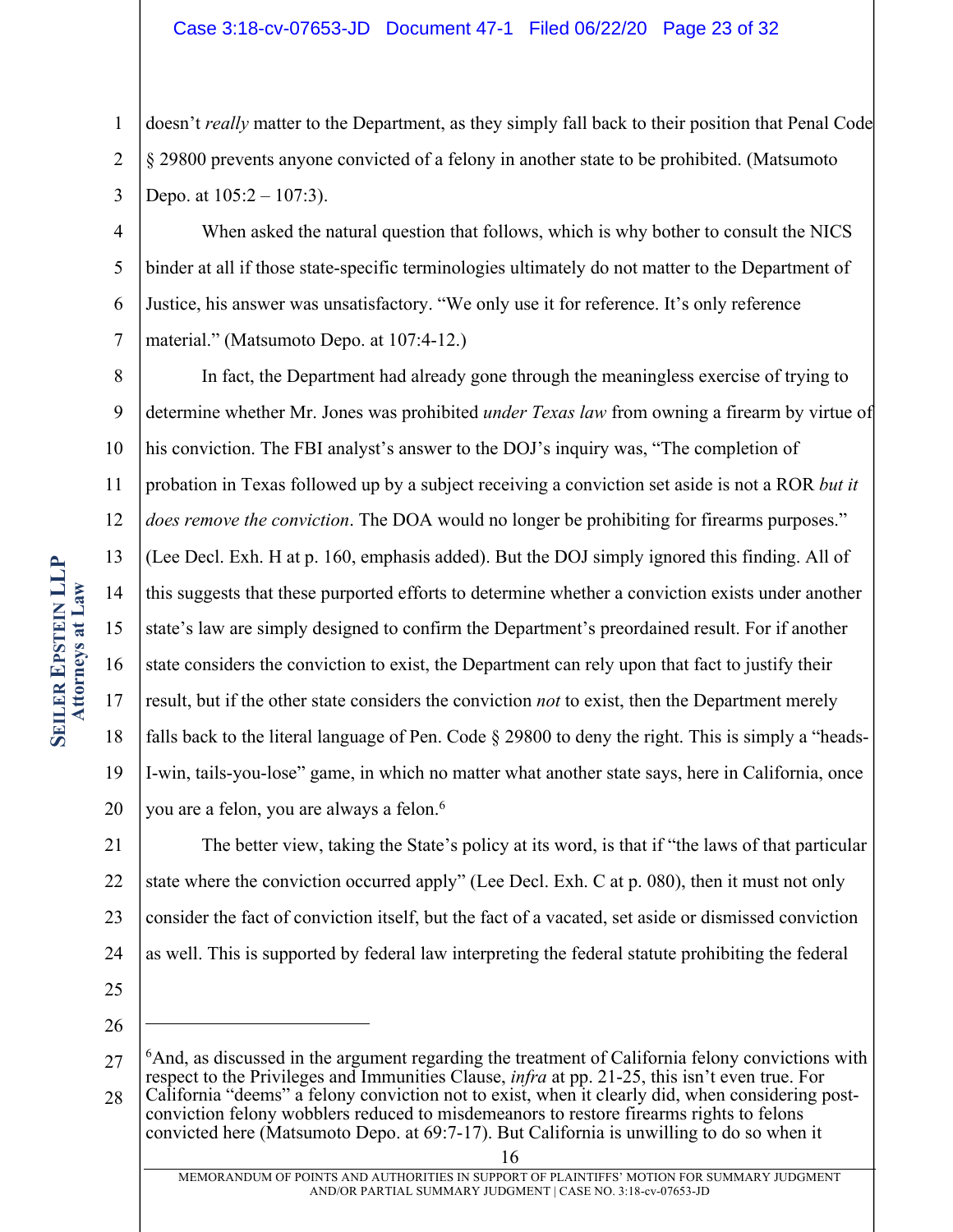- 1 statute prohibiting possession of a firearm by convicted felons generally, 18 U.S.C. § 922(g)(1),
- 2 which contains an important and relevant qualification:

What constitutes a conviction of such a crime shall be determined in accordance with the law of the jurisdiction in which the proceedings were held. *Any conviction which has been expunged, or set aside or for which a person has been pardoned or has had civil rights restored shall not be considered a conviction* for purposes of this chapter, unless such pardon, expungement, or restoration of civil rights expressly provides that the person may not ship, transport, possess, or receive firearms.

8  $\overline{Q}$ 10 11 12 18 U.S.C.  $\S 921$ , subdiv. (a)(20)(B) (emphasis added). The courts have held that the second sentence, "the exemption clause," is to be determined according to the state where the conviction originated as well. *Beecham v. United States*, 511 U.S. 368, 114 S.Ct. 1669 (1994); *Caron v. United States*, 524 U.S. 308, 313, 118 S.Ct. 2007 (1998); *see also*, *United States v. Fowler*, 198 F.3d 808, 809–10 (11th Cir. 1999).

# **b. No Public Safety Interest Exists for Barring Persons Formerly Convicted of Non-Violent Felonies.**

Under intermediate scrutiny, where the state has asserted a generalized public safety concern about keeping firearms out of the hands of dangerous individuals, any generally-stated concern about reducing potential violence simply has no application here. Under intermediate scrutiny, a district court must determine whether the government has "base[d] its conclusions upon substantial evidence." *Rhode v. Becerra*, --- F.Supp.3d ---, 2020 WL 2392655, at \*19 (S.D. Cal. Apr. 23, 2020) (citing *Turner Broadcasting System, Inc. v. F.C.C.*, 520 U.S. 180, 196, 117 S.Ct. 1174 (1997)); *Heller v. District of Columbia*, 670 F.3d 1244, 1259 (D.C. Cir. 2011) (*Heller II*) (the government bears the burden of presenting "meaningful evidence, not mere assertions, to justify its predictive judgments."). To carry this burden, the government must not only present evidence, but "substantial evidence" drawn from "reasonable inferences" that actually support its proffered justification. *Turner Broad. Sys., Inc.*, 520 U.S. 180, 195 (1997). And in the related First Amendment context, the government is typically put to the evidentiary test to show that the harms it recites are not only real, but "that [the speech] restriction will in fact alleviate them to a

28

27

comes to convictions deemed not to exist under the laws of other states. (Id., at 70:18-23; 110:20-23).

3

4

5

6

7

13

14

15

16

17

18

19

20

21

22

23

24

25

26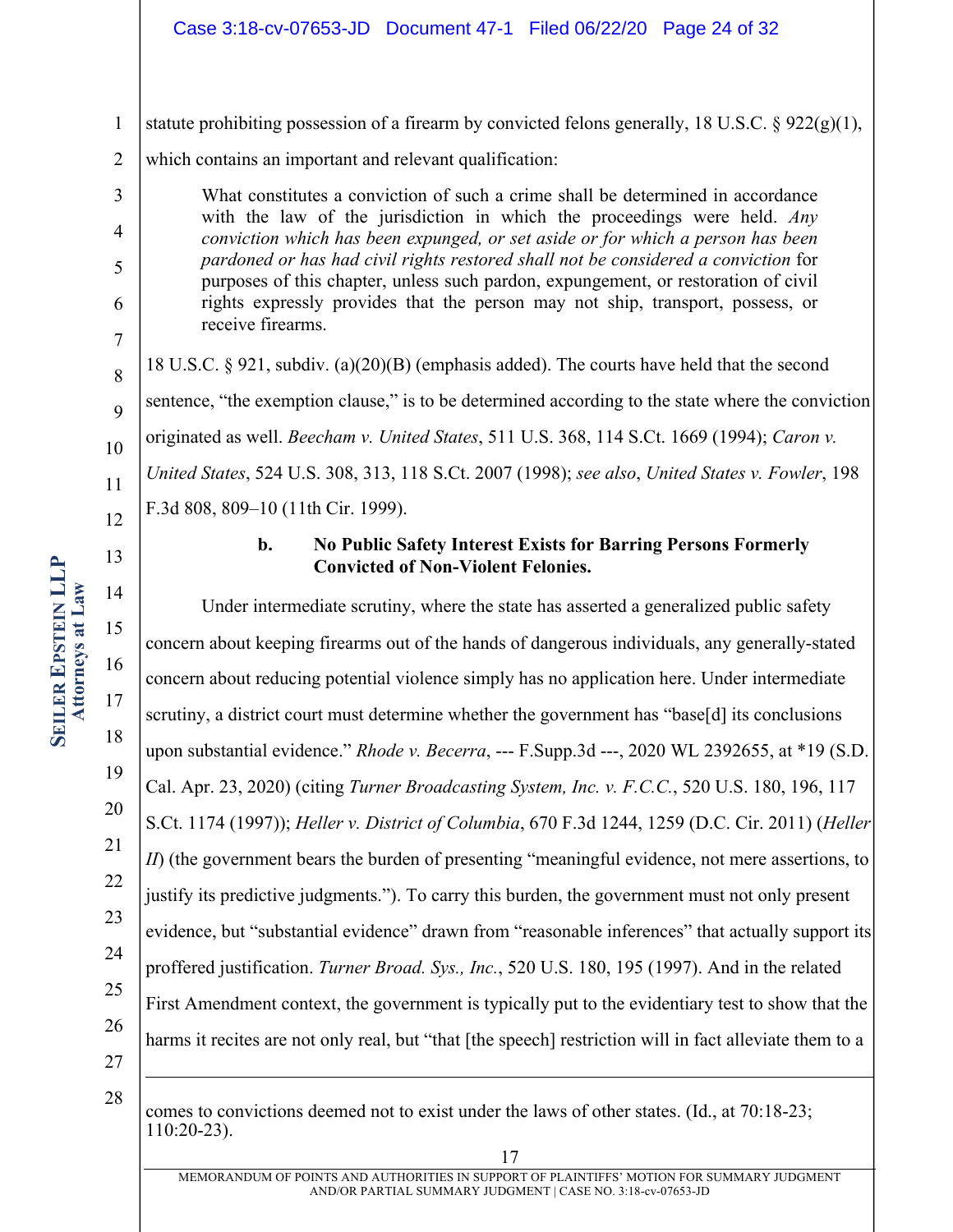1 2 3 4 5 6 7 8 9 10 11 material degree." *Italian Colors Rest. v. Becerra*, 878 F.3d 1165, 1177 (9th Cir. 2018) (citing *Greater New Orleans Broad. Ass'n, Inc. v. United States*, 527 U.S. 173, 188 (1999) (quoting *Edenfield v. Fane*, 507 U.S. 761, 770-71 (1993)). This same evidentiary burden should apply with equal force to Second Amendment cases, where equally fundamental rights are similarly at stake. *See*, *Ezell v. City of Chicago*, 651 F.3d 684, 706–07 (7th Cir. 2011) ("Both *Heller* and *McDonald* suggest that First Amendment analogues are more appropriate, and on the strength of that suggestion, we and other circuits have already begun to adapt First Amendment doctrine to the Second Amendment context") (citing *Heller*, 554 U.S. at 582, 595, 635; *McDonald*, 130 S.Ct. at 3045). *See also*, *United States v. Marzzarella*, 614 F.3d 85, 89 n.4 (3d Cir. 2010) ("[W]e look to other constitutional areas for guidance in evaluating Second Amendment challenges. We

**SEILER EPSTEIN LLP EPSTEIN LLP Attorneys at Attorneys at Law** 

12 13 14 15 16 17 18 19 20 21 22 23 24 25 26 think the First Amendment is the natural choice."). In *Binderup v Attorney General*, the Third Circuit, sitting en banc, held that 18 U.S.C. §  $922(g)(1)$  could not bar the plaintiffs from firearm possession as a result of their earlier disqualifying state law misdemeanor convictions. 836 F.3d at 356-57. In a well-considered opinion, the en banc court held that section  $922(g)(1)$  violated the Second Amendment as applied to those individual plaintiffs based on different triggering state law offenses. 836 F.3d at 340-41. In that case, the plaintiffs' rights to possess firearms was expressly restored to them by a state court, but they continued to be barred under federal law, section  $922(g)(1)$ . *Id.* at 340. The Third Circuit applied the two-part test under *Marzzarella*, a test now expressly adopted in this Circuit by *Chovan*. The first step put the burden on the plaintiffs to show that a presumptively lawful regulation burdened their Second Amendment rights. *Binderup* held that a challenger must clear two hurdles: "[H]e must (1) identify the traditional justifications for excluding from Second Amendment protections *the class of which he appears to be a member*, […] and then (2) present facts about himself and his background that distinguish his circumstances from those of persons in the historically barred class[.]" *Binderup*, 836 F.3d at 347 (emphasis added). That burden lay upon the plaintiffs and was described as a necessarily strong showing. *Id*.

27 28 The Third Circuit held that if the plaintiff was able to distinguish the seriousness of his disqualifying federal conviction from "serious crimes" at this first step, the next step required the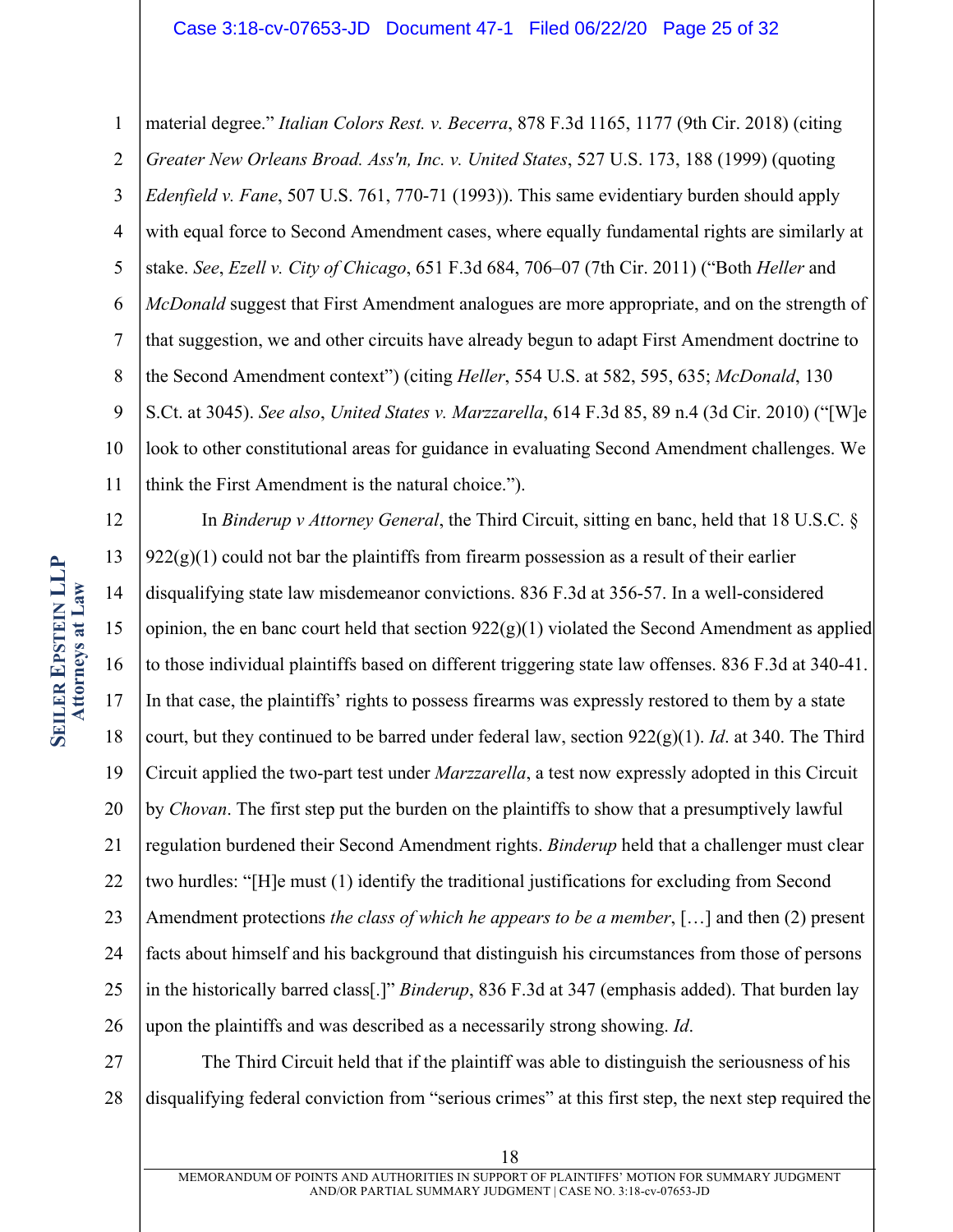#### Case 3:18-cv-07653-JD Document 47-1 Filed 06/22/20 Page 26 of 32

1 2 3 4 government to show that the regulation as applied satisfied intermediate scrutiny. *Binderup*, 836 F.3d at 356. The court further instructed district courts within that circuit to require the government to make the showing as to whether a person should be disarmed for life, which turns, in part, on the likelihood that a challenger would commit crimes in the future. *Id*. at 354 n.7.

5 6 7 8 9 10 11 12 13 14 15 16 17 18 Here, plaintiffs Linton, Stewart and Jones have shown here that they are now responsible, law-abiding, peaceable citizens with no history of violent behavior or conduct that would suggest that they pose any elevated threat or danger to others. The Washington State Court found Mr. Linton's underlying offense not to be a violent offense under Washington State law. (Linton Exh. A at p. 2). And likewise, by granting the set-aside order under Arizona law, the Arizona courts did not consider Mr. Stewart's offense to be a "Serious Offense" (Ariz. Terminology Page, Lee Decl. Exh. J at p. 217), thereby allowing the removal of his firearms prohibition there. None of the individual plaintiffs was sentenced to a term in prison, and all successfully completed the terms of their probation. The crimes for which they were convicted are each more than thirty years old, were for lesser-classified felonies, and did not involve the use of force or violence. The sentences imposed upon the plaintiffs were minor, and more to the ultimate point, their convictions were adjudged to have been vacated, dismissed and/or set aside under the laws of those respective states. None of these individual plaintiffs is prohibited from owning firearms in the states where the convictions originated, or under federal law. 18 U.S.C.  $\S 921(a)(20)(B)$ .

19 20 21 22 Under either a categorical approach reviewed under *Heller*, or applying a tiered (strict or intermediate) scrutiny analysis under *Chovan*, plaintiffs Linton, Stewart and Jones have shown they are entitled to judgment in their favor on the grounds that sections 29800 and 30305, as applied to them, violate the Second Amendment.

23

# 24

25

26

27

28

The core question presented here is whether California is required to honor the judgments of courts in other states that have set aside or vacated the plaintiffs' underlying felony convictions, and expressly restored their Second Amendment rights to them. Article IV, section 1 of the United States Constitution provides that "Full Faith and Credit shall be given in each State to the public Acts, Records, and judicial Proceedings of every other State." "That Clause requires

**C. PLAINTIFFS ARE ENTITLED TO JUDGMENT ON THEIR CLAIM ALLEGING VIOLATION OF** 

**THE FULL FAITH AND CREDIT CLAUSE.**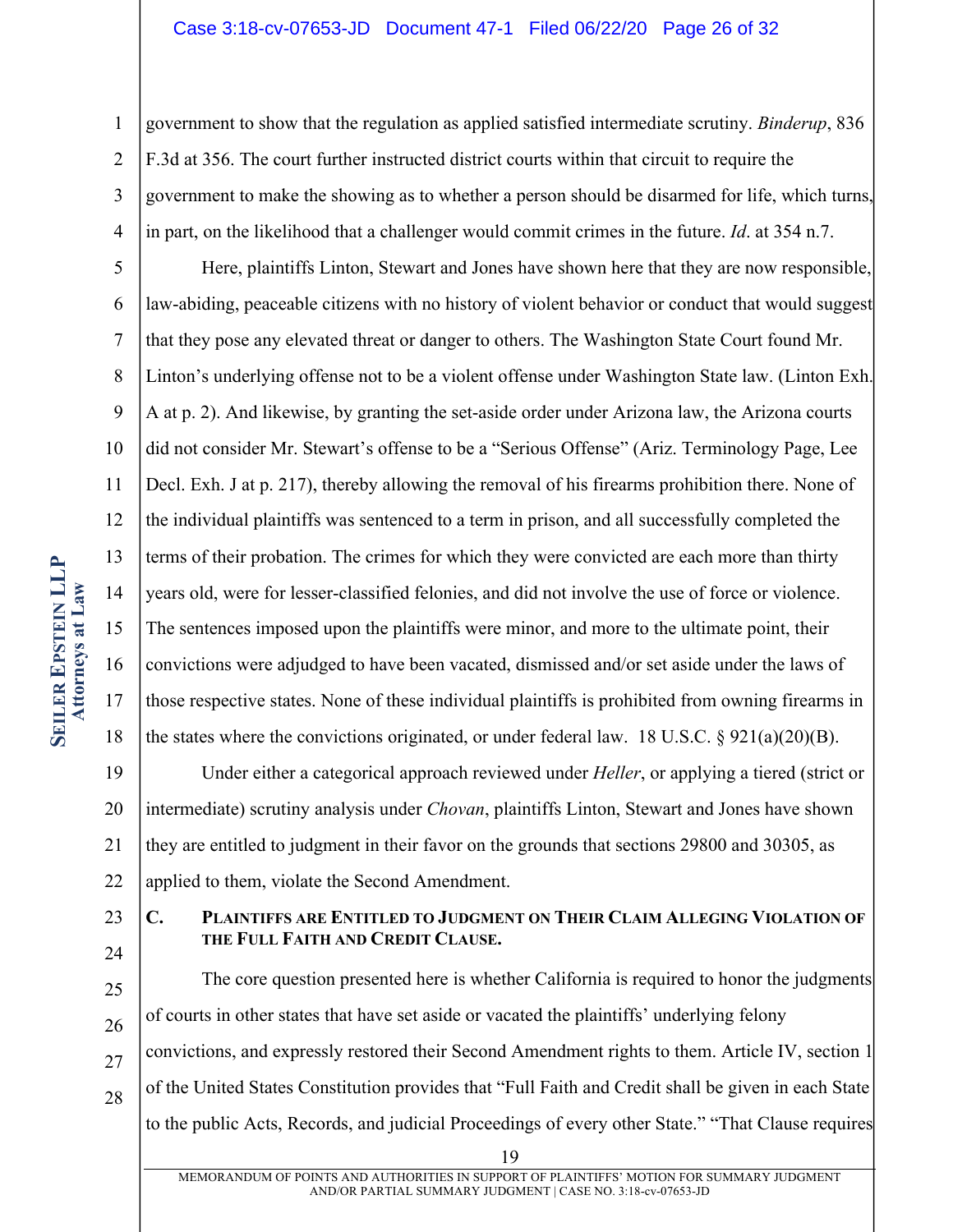#### Case 3:18-cv-07653-JD Document 47-1 Filed 06/22/20 Page 27 of 32

10 11 12 13 14 15 16 **SEILER EPSTEIN LLP EPSTEIN LLP Attorneys at Attorneys at Law** 

4

5

6

7

8

 $\overline{Q}$ 

17

18

19

20

21

22

23

24

25

26

27

28

1 each State to recognize and give effect to valid judgments rendered by the courts of its sister

2 States." *V.L. v. E.L.*, -- U.S. --, 136 S.Ct. 1017, 1020 (2016). The Supreme Court has explained

3 that the "animating purpose" of this Clause was:

> to alter the status of the several states as independent foreign sovereignties, each free to ignore obligations created under the laws or by the judicial proceedings of the others, and to make them integral parts of a single nation throughout which a remedy upon a just obligation might be demanded as of right, irrespective of the state of its origin.

*Baker v. Gen. Motors Corp.*, 522 U.S. 222, 232, 118 S.Ct. 657, 663 (1998) (quoting *Milwaukee County v. M.E. White Co.*, 296 U.S. 268, 277, 56 S.Ct. 229 (1935)).

*Baker* made it clear to distinguish the Clause's command as between legislative acts of other states, and state court judgments. Specifically, the Court stated that the Clause "does not compel 'a state to substitute the statutes of other states for its own statutes dealing with a subject matter concerning which it is competent to legislate.'" *Baker*, 522 U.S. at 232 (citing *Pacific Employers Ins. Co. v. Industrial Accident Comm'n*, 306 U.S. 493, 501, 59 S.Ct. 629, 632 (1939)). The Court further clarified: "Regarding judgments, however, the full faith and credit obligation is exacting. A final judgment in one State, if rendered by a court with adjudicatory authority over the subject matter and persons governed by the judgment, qualifies for recognition throughout the land." *Baker*, 522 U.S. at 233 (citing *Matsushita Elec. Industrial Co. v. Epstein*, 516 U.S. 367, 373, 116 S.Ct. 873 (1996), and *Kremer v. Chemical Constr. Corp.*, 456 U.S. 461, 485, 102 S.Ct. 1883, 1899 (1982)).

Importantly, the Court held that there is no "roving public policy exception" to the full faith and credit due judgments, and that the Clause orders submission even to the hostile policies reflected in the judgment of another state. *Baker*, 522 U.S. at 233. See also, *Estin v. Estin*, 334 U.S. 541, 546 (1948); *Williams v. North Carolina*, 317 U.S. 287 (1942) (requiring North Carolina to recognize change in marital status effected by Nevada divorce decree contrary to the laws of North Carolina); *V.L. v. E.L.*, 136 S.Ct. at 1020 (a state may not disregard the judgment of a sister state because it deems it to be wrong on the merits) (citing *Milliken v. Meyer*, 311 U.S. 457, 462, 61 S.Ct. 339 (1940)).

Here, the criminal cases of Messrs. Linton, Stewart, and Jones ended in final judgments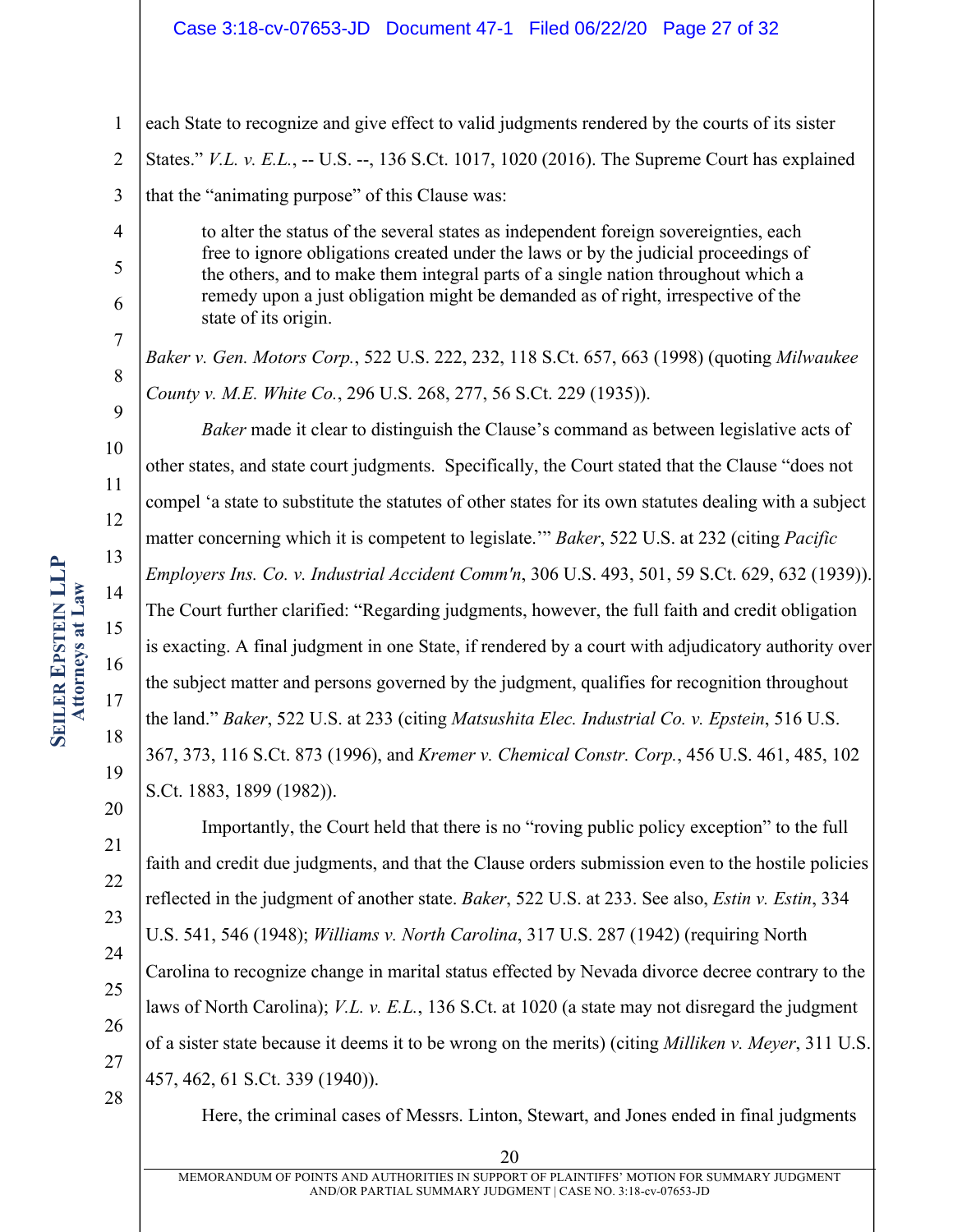6

7

8

9

10

11

12

13

14

15

16

17

18

19

20

21

22

23

24

1 2 3 4 5 that conclusively terminated those matters. (Linton Exhs. A and B; Stewart Exh. A; Jones Exh. A). These are judgments of other states, in that they constituted the full and final disposition of those matters. They are judgments that must be honored without regard or reference to policy. Defendants' policies refusing to honor these judgments of other states, therefore, violate the Constitution's Full Faith and Credit Clause, and its enabling statute, 28 U.S.C. § 1738.

### **D. PLAINTIFFS ARE ENTITLED TO JUDGMENT ON THEIR CLAIM ALLEGING VIOLATION OF THE PRIVILEGES AND IMMUNITIES CLAUSE (ART. IV, § 2) AND THE PRIVILEGES OR IMMUNITIES CLAUSE (AMEND. XIV).**

As noted above, the Department's position, which purports to follow Pen. Code § 29800 literally, is not even faithfully applied *here*. For California has its own process in place by which persons who have suffered felony convictions, where the crimes are wobblers and are subsequently reduced to misdemeanors pursuant to Pen. Code  $\S 17(b)$ , will have their firearms rights restored to them. A "wobbler" is an offense that is chargeable, or in the discretion of the court, punishable as either a felony or a misdemeanor; that is, they are punishable either by a term in state prison or by imprisonment in county jail or by fine. *Sannmann v. Department of Justice*, 47 Cal.App.5th 676, 679 n.2 (2020) (citing *People v. Park*, 56 Cal.4th 782, 789 (2013)). "We point out that when a prior offense is a "wobbler," a plea or verdict does not establish whether it is a felony; rather the sentence does." *People v. Williams*, 49 Cal.App.4th 1632, 1639 n.2 (1996); *see also*, *United States v. Fitzgerald*, 935 F.3d 814, 816 (9th Cir. 2019) (a court must look to how the defendant was actually punished). And as the Department itself acknowledges, "[a] reduction to a misdemeanor pursuant to PC Section 17 restores the person's right to possess a firearm." (Lee Decl. Exh. C at p. 081). *See also*, *People v. Gilbreth*, 156 Cal.App.4th 53, 57-78 (2007) (reversing conviction for possession of a firearm by a felon). Mr. Matsumoto testified that this manner in which some former felons in California have their firearms rights restored to them here is "frequent." (Matsumoto Depo. at  $67-22-68:15$ ).

- 25
- 26
- 27
- 28

21

to convictions suffered in *other* states, subsequent action deeming the conviction not to exist is

here are "deemed" not to have occurred in the first place, when they are subsequently reduced to

misdemeanors pursuant to Pen. Code  $\S 17(b)$ . (Matsumoto Depo. at 69:7-17). But when it comes

In other words, California engages in the fiction that certain felony convictions incurred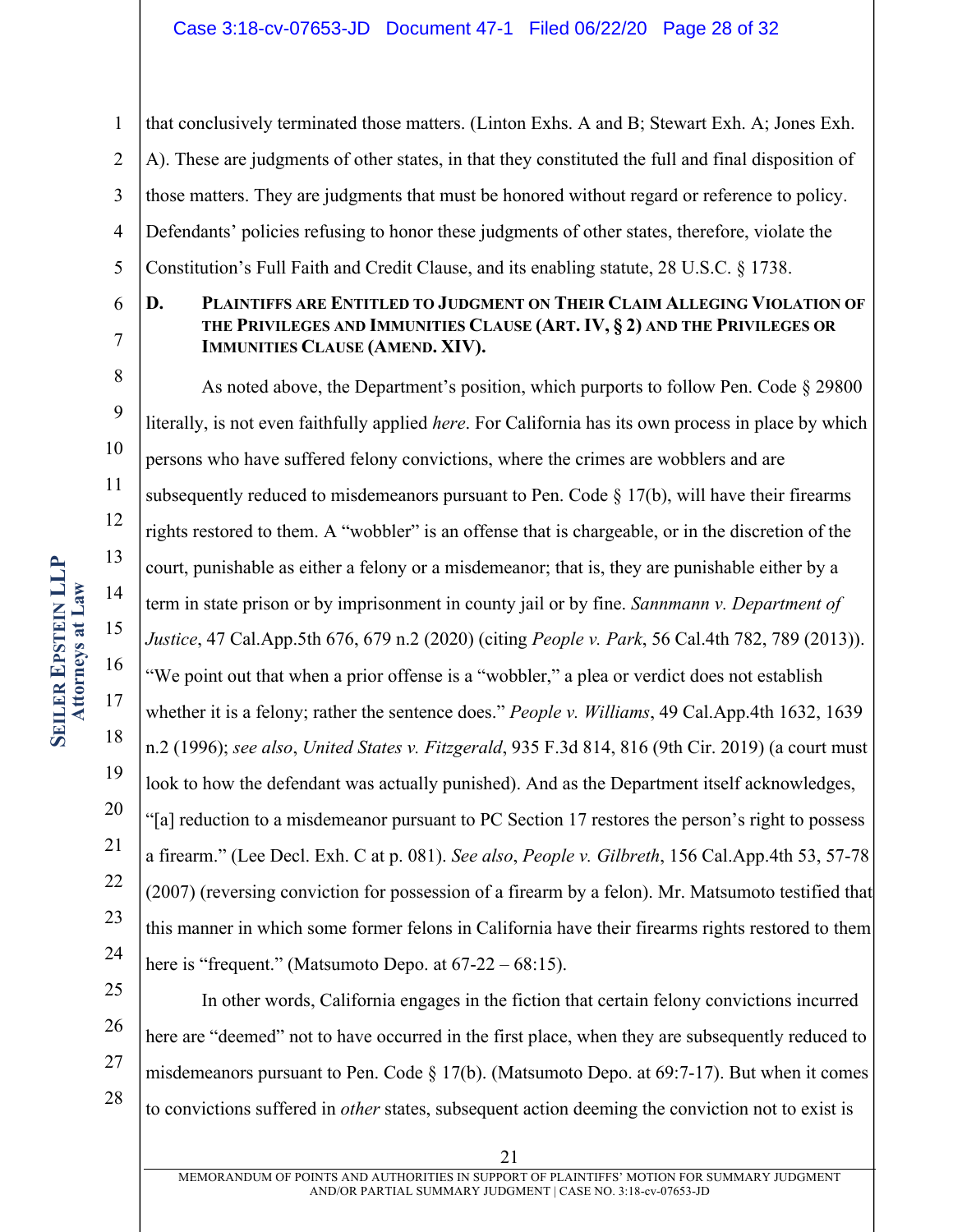1 2 3 4 5 6 7 8 simply ignored. (Id., at 69:20 – 70:1; 70:18-23). And while the Department gives lip service to the precept that "the laws of the particular state where the conviction occurred apply," ultimately it does not matter, for California simply disregards any other state's post-conviction nullification of the conviction, relying on its fallback position that Pen. Code  $\S$  29800 controls absolutely when it comes to *out-of-state* former felons, as discussed at length above. This is simply discrimination, favoring non-violent California felons who are able to have their firearms rights restored to them, while ignoring the rights of non-violent former felons convicted in other states who have no remedy absent a gubernatorial or "presidential pardon." (Richards Decl., 15).

9 10 11 12 13 14 This disparate and favorable treatment of California former felons, who have a path to regaining a fundamental constitutional right, while denying *any* path to out-of-state former felons, violates the Privileges and Immunities Clause, art. IV, § 2 of the Constitution, and the Privileges or Immunities Clause of the Fourteenth Amendment, because the policy violates, in differing respects, the constitutional right to travel as set forth in *Saenz v. Roe*, 526 U.S. 499, 119 S.Ct 1518 (1999), as follows.

# **1. Defendants' Policies Violate Plaintiff Linton's Right to Travel to California Under Art. IV § 2 of the Constitution.**

The Privileges and Immunities Clause, also known as the "Comity Clause," states, "The Citizens of each State shall be entitled to all Privileges and Immunities of Citizens in the several States." U.S. Const., art. IV, § 2, cl. 1. "The primary purpose of this clause, like the clauses between which it is located—those relating to full faith and credit and to interstate extradition of fugitives from justice—was to help fuse into one Nation a collection of independent, sovereign States. It was designed to insure to a citizen of State A who ventures into State B the same privileges which the citizens of State B enjoy." *Toomer v. Witsell*, 334 U.S. 385, 395, 68 S.Ct. 1156 (1948).

25 26 27 28 In *Saenz*, the Court's most substantive case reaffirming the constitutional right to travel, the Court considered a challenge to a California statute limiting the welfare benefits available to new residents of the state. 526 U.S. at 492. Through Justice Stevens's majority opinion affirming the Ninth Circuit in enjoining the statute, the case largely stands for and affirms a constitutional right to travel. In discussing this right, the majority noted that a right to travel, "firmly embedded

15

16

17

18

19

20

21

22

23

24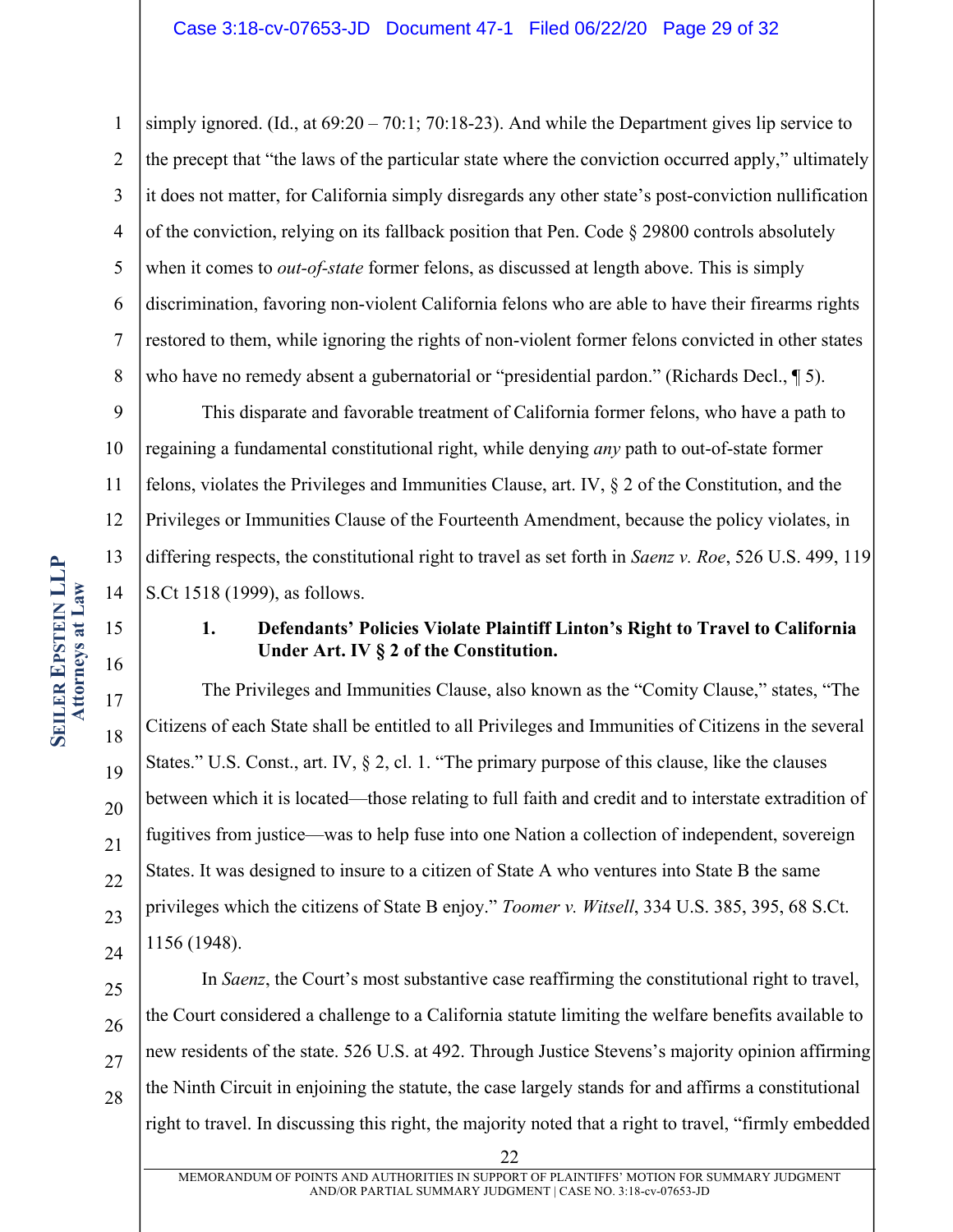#### Case 3:18-cv-07653-JD Document 47-1 Filed 06/22/20 Page 30 of 32

1 2 3 4 5 6 7 8 in our jurisprudence[,]" embraces at least three different components. *Id*. at 498-99. The first component is the right of a citizen to enter and leave another state. The second component is the right to be treated "as a welcome visitor rather than an unfriendly alien when temporarily present in the second state. This second component is protected by the Privileges and Immunities Clause of Art. IV, § 2 of the Constitution. "Thus, by virtue of a person's state citizenship, a citizen of one State who travels in other States, intending to return home at the end of his journey, is entitled to enjoy the 'Privileges and Immunities of Citizens in the several States' that he visits." 526 U.S. at 501.

9 10 11 12 13 14 15 16 17 This "second component" applies to plaintiff Linton, as he currently resides in Nevada. His move to Nevada this year was done for mixed motives, but a very real and substantial factor that motivated his move was because California still considers him to be a "felon," prohibited from owning or purchasing firearms." (Linton Decl., ¶ 3.) That he cannot exercise an important and fundamental constitutional right available to other law-abiding citizens, until this matter may be resolved, was an important reason for moving. (Id.) However, he continues to have a residential interest here, including a longstanding mining claim (i.e., an annual lease) in a remote property in Placer County. (Id., ¶ 4.) Though he wishes to return to California to live someday, he is unwilling to surrender his constitutional rights in order to do so. (Id., ¶ 6).

18 19 20 21 22 Defendants' policies which effectively allow persons convicted of felony wobblers in California to regain their firearms rights, by engaging in the legal fiction that a  $\S 17(b)$  reduction deems the felony conviction not to have occurred, while refusing to honor other states' final judgments that those convictions were similarly nullified, violates Plaintiff Linton's right to reenter the state without forfeiting a substantial liberty interest.

23

24

### **2. Defendants' Policies Violate All Individual Plaintiffs' Right to Travel to California Under the Fourteenth Amendment.**

25 26 27 28 Returning to *Saenz*, the "third component" of the right to travel, as Justice Stevens discusses in the majority opinion, is the right of a newly arrived citizen to the same privileges and immunities enjoyed by citizens of that same state, a right protected not only by the new arrival's status as a state citizen, but also by his or her status as a citizen of the United States. 526 U.S. at 502. This is a right that is protected by the Privileges or Immunities Clause of the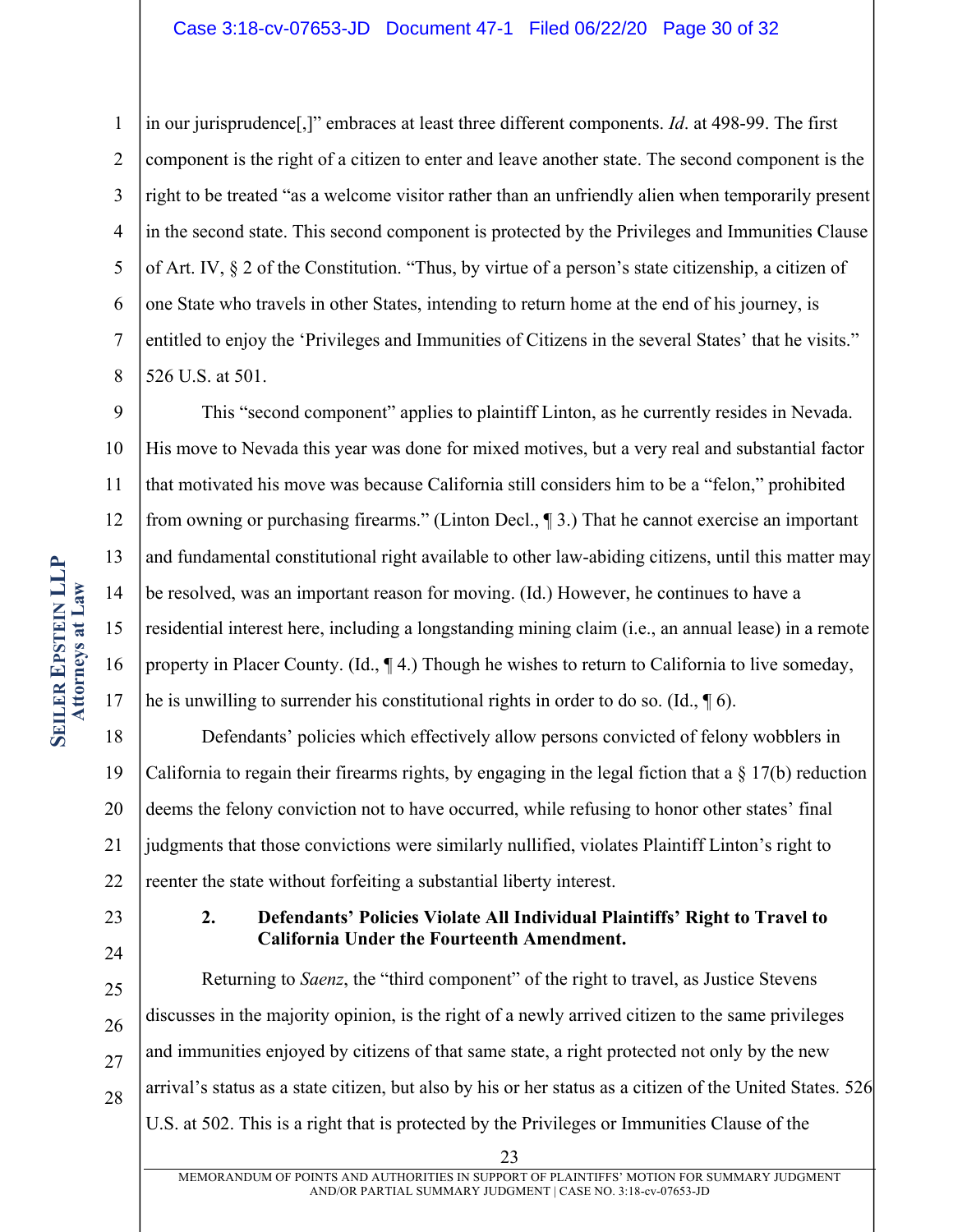#### Case 3:18-cv-07653-JD Document 47-1 Filed 06/22/20 Page 31 of 32

1 2 3 4 5 6 7 8 9 10 11 Fourteenth Amendment. Therefore, the Court concluded, the statute at issue unconstitutionally discriminated between established and newly-arrived residents of California. *Id*. at 505. And this discriminatory treatment of residents under this component was subject to strict scrutiny. *Id*. (citing *Shapiro v. Thompson*, 394 U.S. 618, 634, 89 S.Ct. 1322, 1331 (1969) (any classification which serves to penalize the exercise of that right, unless shown to be necessary to promote a compelling governmental interest, is unconstitutional.)) In *Saenz*, which was ultimately decided under this third component of the right to travel, California had imposed a durational residency requirement on welfare benefits by limiting those benefits during a recipient's first year of California residency to the amount that the recipient would have received in the state of his prior residence. 526 U.S. 489. The Court held that the statute unconstitutionally discriminated between old and newly arrived residents of California. *Id.*, at 505.

12 13 14 15 16 17 18 19 Under a third-component claim involving the right to travel, strict scrutiny should apply. *Shapiro*, 394 U.S. at 634. A statute that unreasonably burdens the right to travel is subject to strict scrutiny and will be struck down as unconstitutional "unless shown to be necessary to promote a compelling governmental interest." *Memorial Hosp. v. Maricopa County*, 415 U.S. 250, 262, 94 S.Ct. 1076 (1974); *Attorney General of N.Y. v. Soto-Lopez*, 476 U.S. 898, 904–05, n.4, 106 S.Ct. 2317 (1986). The heavy burden of justification is on the State, and the court will closely scrutinize the challenged law in light of its asserted purposes. *Dunn v. Blumstein*, 405 U.S. 330, 343, 92 S.Ct. 995 (1972).

20 21 22 23 24 25 26 27 28 Here, defendants' policies which allow the restoration of firearm rights to persons convicted of less serious, non-violent felonies in California, while denying any recourse or remedy (except a "presidential pardon" – *see* Richards Decl., ¶ 5), is discriminatory and cannot withstand such scrutiny. There is no reason for the State to permit a  $\S 17(b)$  reduction to a misdemeanor here, which would allow the restoration of Second Amendment rights, while purporting to apply an inflexible, literal application of Pen. Code § 29800 to anyone convicted elsewhere, when the offenses were substantially the same. For example, a prior felony conviction for evading a police officer under California Vehicle Code § 2800.2 cannot form the basis for a felon in possession of a firearm charge, where the underling conviction had been reduced to a